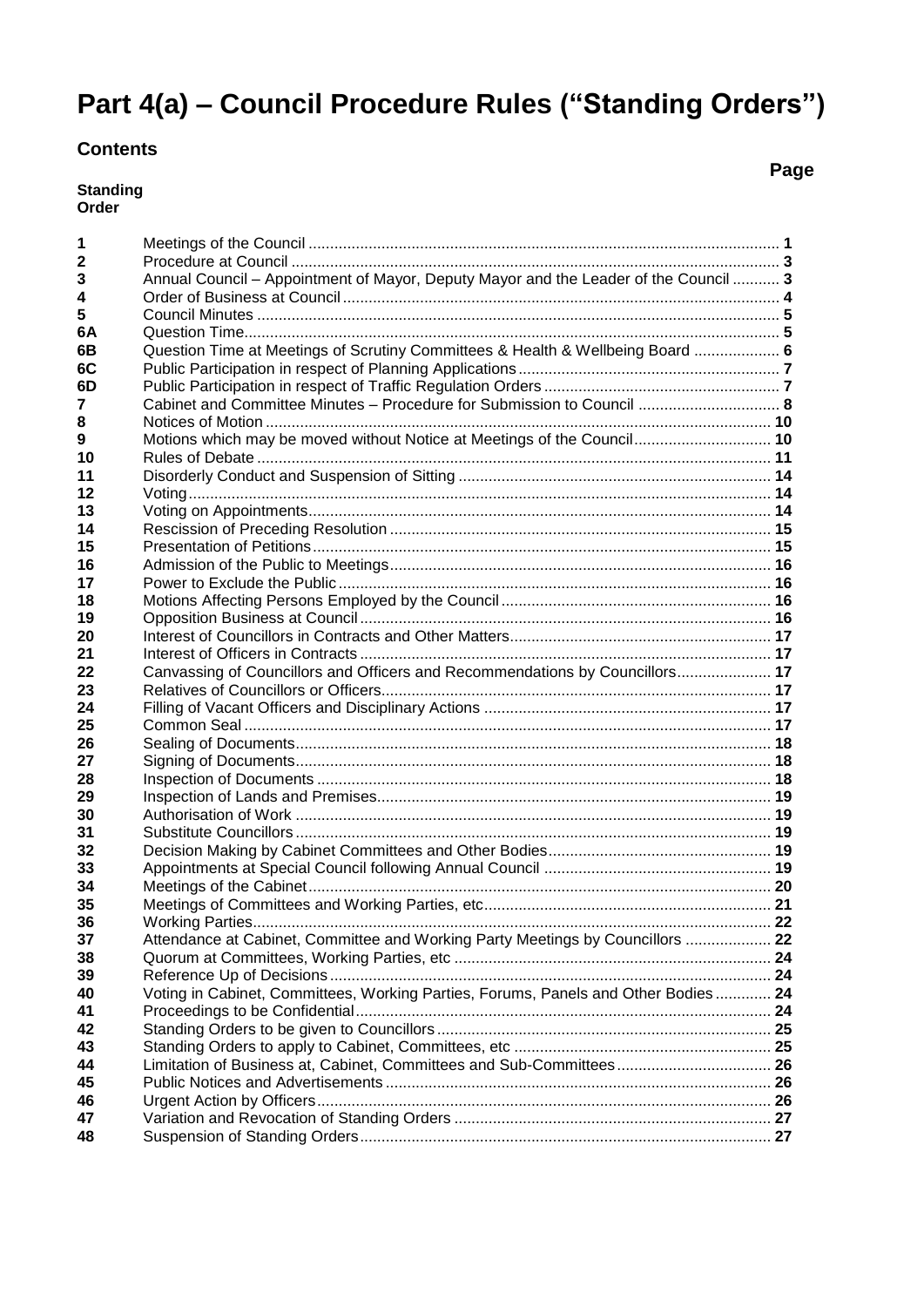## **NOTE:**

*THE CONSTITUTION AND TERMS OF REFERENCE OF COMMITTEES ETC, DELEGATIONS TO OFFICERS, CONTRACTS PROCEDURE RULES, FINANCIAL PROCEDURE RULES AND OFFICER EMPLOYMENT PROCEDURE RULES SHALL BE DEEMED TO FORM PART OF AND BE INCORPORATED IN THESE STANDING ORDERS.*

### **1. Meetings of the Council**

- **1.1** The Annual Meeting of the Council shall be held on the third Thursday in May or such other day as the Council may from time to time determine.
- **1.2** There shall be not less than five other ordinary meetings of the Council in each Municipal Year on such dates as the Council may determine.
- **1.3** The annual and ordinary meetings of the Council shall be held in the Council Chamber, Southend-on-Sea, or at such other place as the Mayor, or in his / her absence the Deputy Mayor, shall determine and, except where the Council otherwise resolves, shall commence as follows:

| Annual Meeting           | 3.30pm |
|--------------------------|--------|
| <b>Ordinary Meetings</b> | 6.30pm |

- **1.4** Meetings convened for a special purpose shall be held at a time and place to be determined by the Mayor, or in his / her absence the Deputy Mayor in consultation with the Chief Executive.
- **1.5** Except in the case of an extraordinary meeting convened on a requisition by Councillors pursuant to paragraph 3(2) of Schedule 12 to the Local Government Act 1972, the Chief Executive may (subject in the case of the annual meeting to the provisions of paragraph 1(2) of the 12th Schedule to the Local Government Act 1972) in consultation with the Mayor:
	- **(a)** alter the date of the holding of the annual meeting or the date or time of any ordinary or extraordinary meeting of the Council;
	- **(b)** cancel an extraordinary meeting if, after consulting with the leaders of the political groups the Chief Executive is satisfied that the reason for holding the meeting no longer exists or has been overtaken by events;
	- **(c)** any reference to the Chief Executive in this Standing Order 1.5 shall include a reference to any officer nominated in writing to the leaders of the political groups by the Chief Executive to act in his or her absence.

#### **1.6 Quorum**

- **(a)** The Council shall not carry out any business at its meetings unless at least one quarter of the total number of Councillors are present.
- **(b)** If no quorum is present 15 minutes after the start time or it becomes inquorate during the course of a meeting the Council meeting shall be adjourned. Outstanding business will be held over to a time fixed by the Mayor (or in his / her absence the Deputy Mayor or other person presiding) or to the next Council meeting.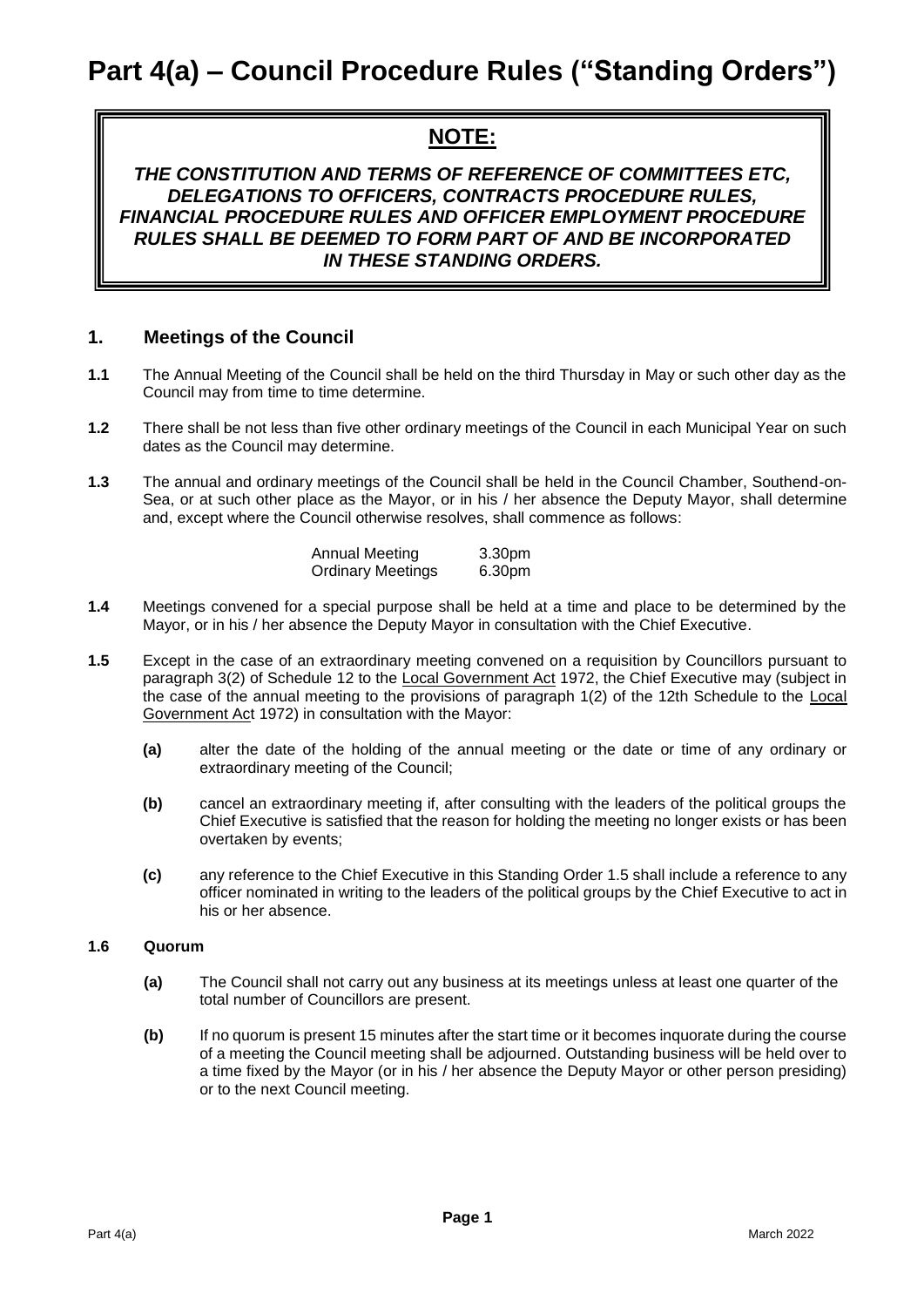#### **1.7 Duration of Meetings**

**(a)** Upon the hour of **10 pm** having been reached without the completion of all the business on the agenda, then the Council can decide by a majority of all Councillors present to continue for one hour only until **11 pm**, subject to (d) below (special procedures relating to the Annual Budget Setting Meeting of Council);

#### **(b) Meeting Closes at 10 p.m. - Procedure**

If the Council decides not to continue beyond 10 pm then the following procedure shall apply:

(i) Item under discussion:

Any Councillor speaking at 10 pm shall be permitted to conclude their speech. No other Councillor can speak and there will be no summing up.

The Mayor will then call for the vote which will be taken in the usual way without any further debate (including dealing with any amendments).

- (ii) Remaining business
	- Notices of Motion and Petitions will stand referred to the Cabinet/Cabinet Committee or relevant Scrutiny Committee(s) as appropriate.
	- Opposition Business will be deferred to the next Council meeting where it will have priority on the agenda.
	- If there are any other motions, recommendations, minutes or other matters on the agenda that have not been dealt with by 10 p.m they are deemed to be formally moved and seconded (together with any amendments). No speeches will be allowed on these items. The vote will be taken in the usual way, save that minutes (other than Black-Lined Minutes) will be taken en bloc.
- (iii) During the processes referred to in (i) and (ii) above:
	- If there is a requisition for a named vote (or the law requires a named vote), such vote will be taken immediately; and
	- The only other motions which may be moved are that a matter be withdrawn or that a matter be delegated or referred to (or referred back to) an appropriate body or individual for decision or report

### **(c) Meeting Extended to 11 pm - Procedure**

If the Council decides to continue for a further hour until 11 pm then the following procedures will apply:

- **(i)** The remaining business will be dealt with in the following order:
	- Black-Lined Minutes (as defined in Standing Order 7.1)
	- Reserved Minutes and Tabled Minutes (as defined in Standing Order 7.1) and other minutes for noting. (These will all be dealt with in the order in the Minute Book).
	- Officer reports to Council.
	- Petitions.
	- Notices of Motion.
	- Opposition Business.
- **(ii)** If the Council has still not have completed all the business by 11 pm then at that point the same procedures shall operate as set out in (b) above (subject to the substitution of 11 pm for 10 pm).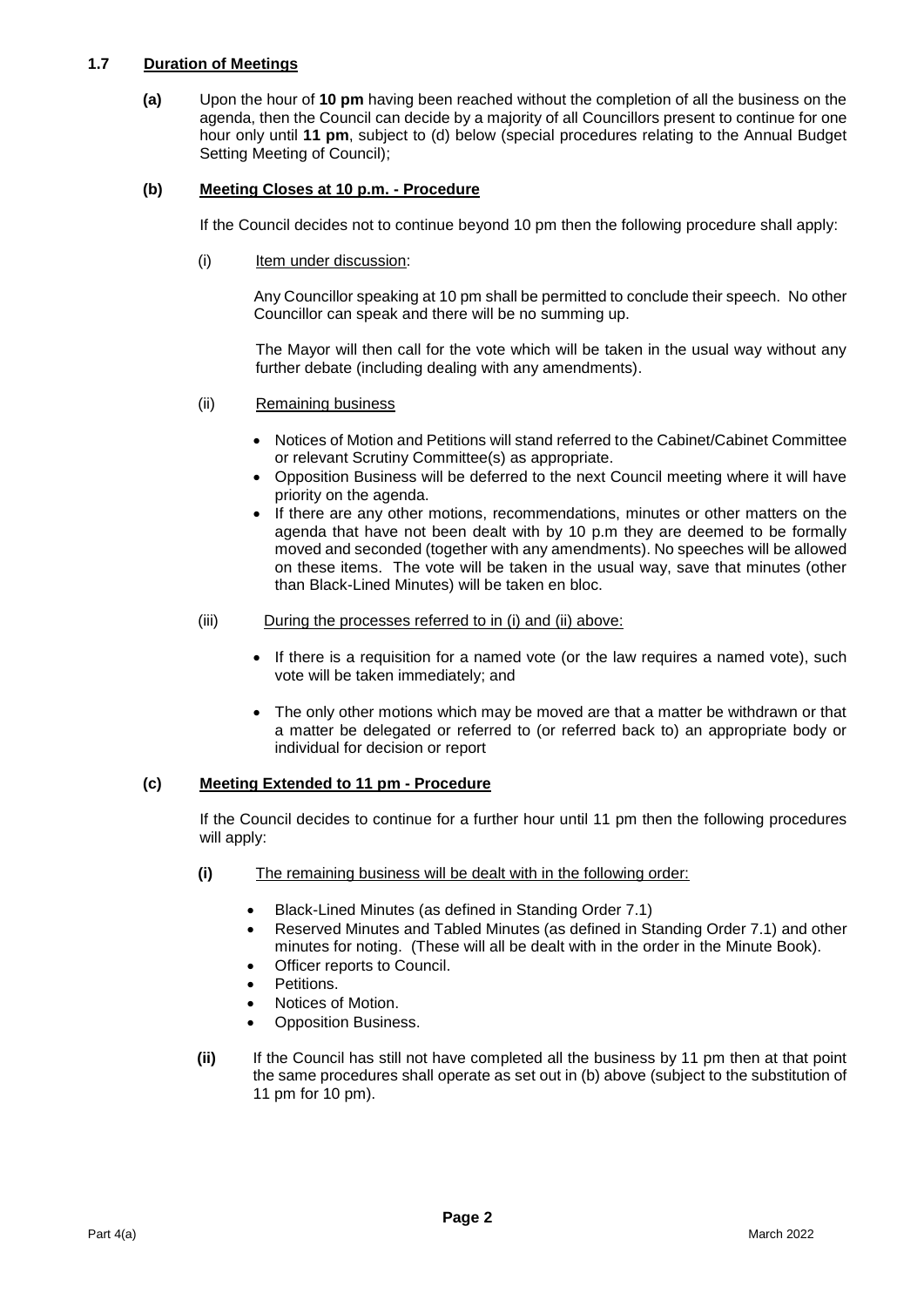#### **(d) Annual Budget Setting Meeting (ABSM) - Procedure**

The procedures set out in (a), (b) and (c) above shall not apply to the ABSM.

Upon the hour of 11 pm having been reached without the completion of all the business on the agenda then the ABSM shall stand adjourned to a later date (fixed by the Mayor in consultation with the Chief Executive) unless the majority of Councillors present decide to proceed with the business remaining on the agenda.

### **2. Procedure at Council**

- **2.1** A warning bell may be rung two minutes prior to:
	- **(a)** the commencement of a Council Meeting;
	- **(b)** its resumption after an adjournment;
- **2.2** The Macebearer shall call the Council to order in anticipation of the Mayor's entrance.
- **2.3** After the entry of the Mayor, the Chief Executive and the Mayor's Chaplain the doors of the Council Chamber shall be closed and shall remain closed until after the saying of prayers.
- **2.4** The entrance and exit of the Mayor shall be announced on each occasion*.* The Mayor shall enter and leave the Council Chamber preceded by the Macebearer and all persons present shall stand.
- **2.5 (a)** Subject to Standing Order 2.6, a Cabinet Member or Chair shall deal with the following from his / her place in the Council Chamber:
	- **(i)** reply to any written questions under Standing Order 6; and
	- **(ii)** move the minutes, submit the reports, deal with any questions or comments and any matters that have been referred up under Standing Order 39 and then sum up.
	- **(b)** In the event of relevant Cabinet Member or Chair being absent or having deputed some other person to move a minute or submit a report in accordance with Standing Order 7.6, then he / she (or other person called upon by the Mayor) shall follow the same procedure as set out in (a) above.
- **2.6** In the case of Question Time (Standing Order 6), and questions relating to a called-in minute of a Scrutiny Committee, the Cabinet Member whose portfolio covers the area concerned shall reply from his / her place in the Council Chamber in accordance with Standing Orders 6 and 7.5 respectively.

The Cabinet Member shall also sum up at the end of any debate on the matter concerned from his / her place in the Council Chamber in accordance with Standing Order 7.7.

### **3. Annual Council – Appointment of Mayor, Deputy Mayor and the Leader of the Council**

- **3.1** The Mayor shall be elected annually by the Council from among the Councillors.
- **3.2** The Mayor, unless he / she resigns or becomes disqualified, shall continue in office until his / her successor becomes entitled to act as Mayor.
- **3.3** During his / her term of office the Mayor shall continue to be a member of the Council not withstanding the provisions relating to the retirement of Councillors**.**
- **3.4** The election of the Mayor shall be the first business transacted at the Council's annual meeting.
- **3.5** In the case of an equality of votes the Mayor shall have a casting vote in addition to any other vote he / she may have.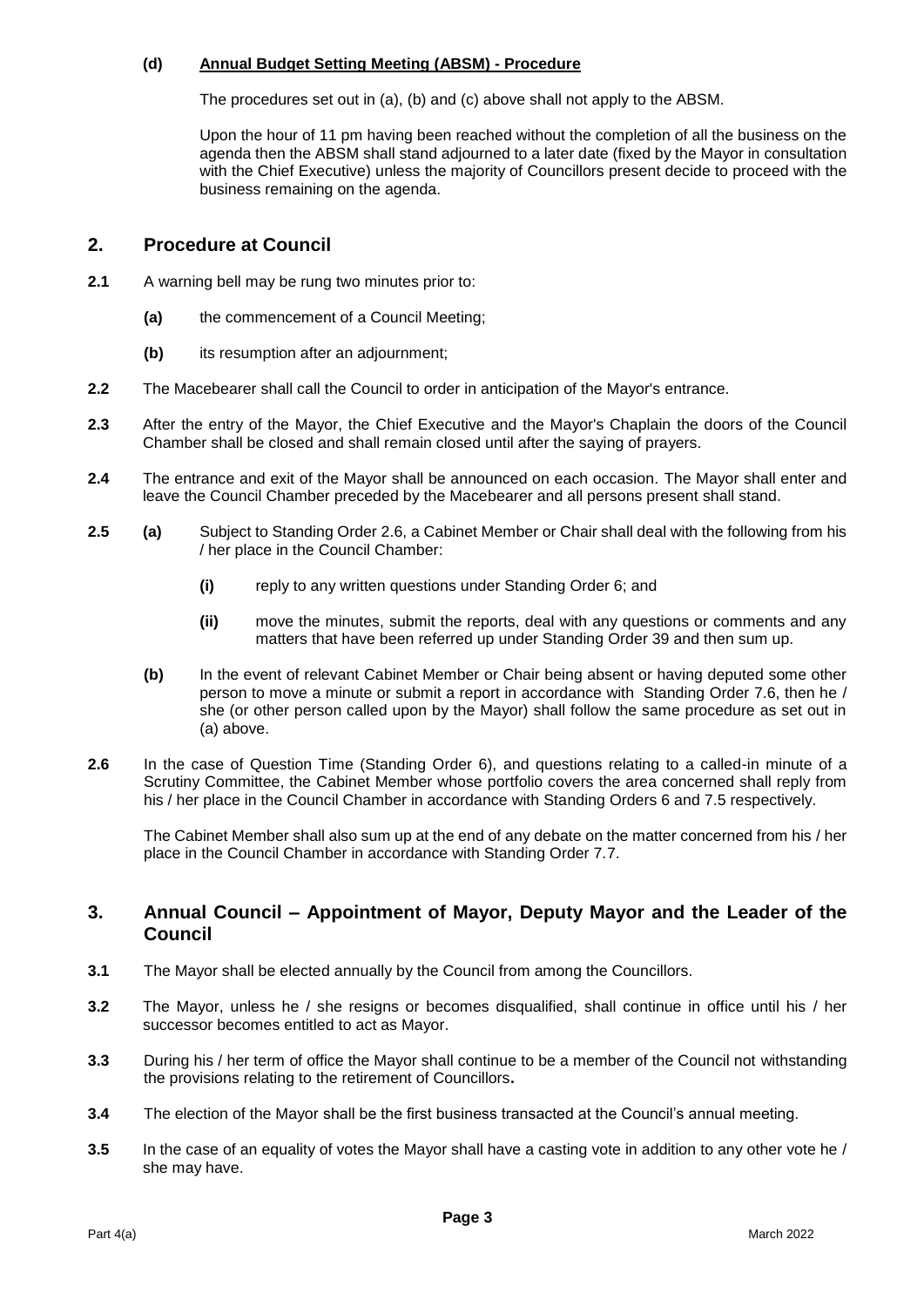- **3.6** At the Council's Annual meeting a Deputy Mayor shall also be appointed and the person so appointed shall, unless he / she resigns or becomes disqualified, hold office until immediately after the election of a Mayor at the next Annual meeting.
- **3.7** At a meeting of the Council the Mayor, if present, shall preside.
- **3.8** If the Mayor is absent from a meeting of the Council, or if he / she is unable to act or the office of Mayor is vacant, then the Deputy Mayor shall preside.
- **3.9** If the Mayor and Deputy Mayor are both absent or unable to preside, then another Councillor chosen by the Councillors shall preside.
- **3.10** Any power or duty assigned to the Mayor in relation to the conduct of a meeting may be exercised by the Deputy Mayor or other Councillor presiding at the meeting.
- **3.11** The Mayor shall not be a member of either the Cabinet or a Scrutiny Committee.
- **3.12** The Deputy Mayor shall not be a member of the Cabinet, but may be a member of a Scrutiny Committee.
- **3.13** At the Annual Meeting, the Council shall also appoint the Leader of the Council, if this needs to be dealt with. Details of the Leader's term of office are set out in **Part 2 – Article 7.03**.

### **4. Order of Business at Council**

- **4.1** Except as otherwise provided by paragraph (2) of this Standing Order the order of business at every meeting of the Council shall be:
	- **(a)** to choose a person to preside if the Mayor and Deputy Mayor are absent;
	- **(b)** to deal with any business required by statute;
	- **(c)** unless the meeting is an Extraordinary Meeting, to approve as a correct record the Minutes of the last Ordinary Meeting of the Council;
	- **(d)** to receive such communications as the Mayor may desire to lay before the Council;
	- **(e)** to answer questions asked pursuant to Standing Order 6;
	- **(f)** to dispose of business (if any) remaining from the last meeting, in accordance with Standing Order 1.7;
	- **(g)** to deal with any petitions in accordance with Standing Order 15;
	- **(h)** to consider the Minutes and receive the Reports of the Cabinet and Committees. Also to consider the recommendations of Cabinet / Committees in respect of Black-Lined Minutes as defined in Standing Order 7.1.

The Black-Lined Minutes will be considered in the order they appear in the Council minute book provided that where the same matter has been considered at Cabinet and a Scrutiny Committee (or more than one Scrutiny Committee) then there will be a single debate on the last Scrutiny minute relating to that matter (see Standing Order 7.5(c));

- **(i)** to consider notices of motion under Standing Order 8.1 in the order in which they have been received;
- **(j)** Opposition Business (Standing Order 19).
- **4.2** Business falling under (a), (b) or (c) of sub-paragraph (1) above shall not be displaced but subject thereto the foregoing order of business may be varied:
	- **(a)** by the Mayor at his discretion, or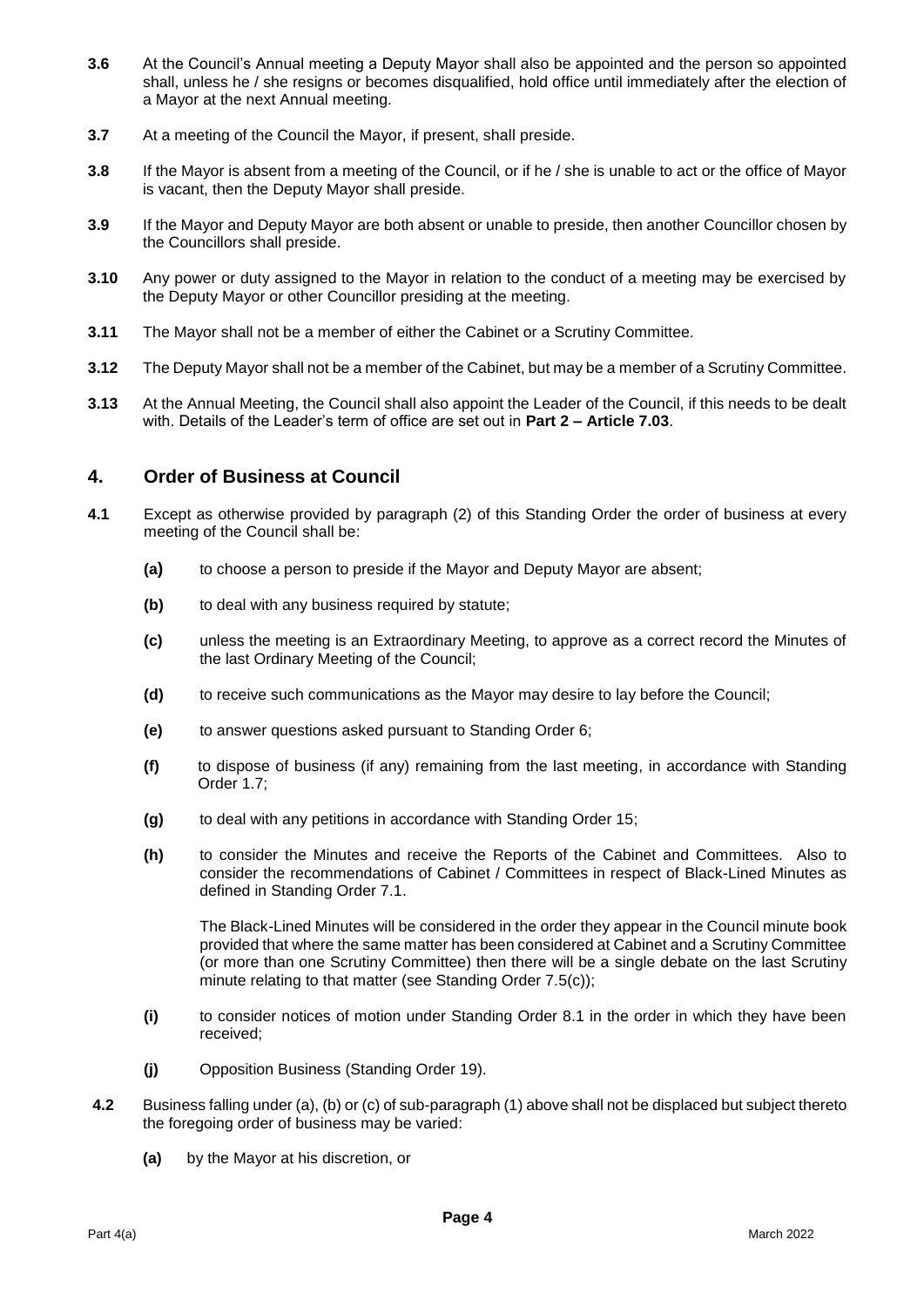**(b)** by a resolution passed on a motion (which need not be in writing) duly moved and seconded, which shall be moved and put without discussion.

### **5. Council Minutes**

- **5.1** The Mayor shall put the question "that the Minutes of the meeting of the Council held on the ............. day of ……………….......... be approved as a correct record".
- **5.2** No discussion shall take place upon the Minutes except upon their accuracy and any question of their accuracy shall be raised by motion. If no such question is raised, or if it is raised then as soon as it has been disposed of, the Mayor shall sign the Minutes.

### **6. Question Time**

#### **6A. Question Time at Council Meetings**

- **6A.1** Prior to the consideration of the Minutes and receipt of the Reports of the Cabinet and Committees at all ordinary meetings of the Council, there shall be two periods of time for questions each of which shall not exceed 30 minutes.
- **6A.2** The first period shall be for questions by members of the public. The procedure in relation to such questions shall be as follows:
	- **(a)** A person resident in Southend may, if the question has been submitted in writing to the Chief Executive at the Civic Centre, Victoria Avenue, Southend-on-Sea not later than 5 clear working days<sup>1</sup> before the date of the meeting of the Council ask the relevant Cabinet Member any question relating to the business of the Council whether or not included in the proceedings of the Cabinet or Committees before the Council.
	- **(b)** The Chief Executive shall be solely responsible for the selection of questions to be answered. Any question may be edited by the Chief Executive to bring it into proper form and to secure reasonable brevity. The Chief Executive shall be responsible for deciding the extent (if at all) to which the answer to a question should reveal information which is exempt information within the meaning of Schedule 12A to the Local Government Act 1972.
	- **(c)** If the person asking the question is present at the meeting he shall be given the opportunity of putting the question and the relevant Cabinet Member shall respond. The questioner also shall be given the answer in writing. Neither the question nor the response shall be the subject of debate.
	- **(d)** If the person asking the question is not present at the meeting, the question and the answer shall be circulated in writing to Councillors and sent to the questioner.
	- **(e)** Not more than two questions may be asked by any one person at any one meeting.
	- **(f)** Questions and answers summarised if the Chief Executive thinks appropriate, shall be included in the minutes.
- **6A.3** The second period shall be for questions by Councillors. The procedure for Councillors' questions shall be as follows:
	- **(a)** A Councillor may ask the relevant Cabinet Member any question relating to the business of the Council whether or not included in the proceedings of the Cabinet or Committees before the Council:-

 $\frac{1}{1}$ "Clear working days" exclude Saturday, Sunday, Bank Holidays, the day the Notice is given and the day of the meeting.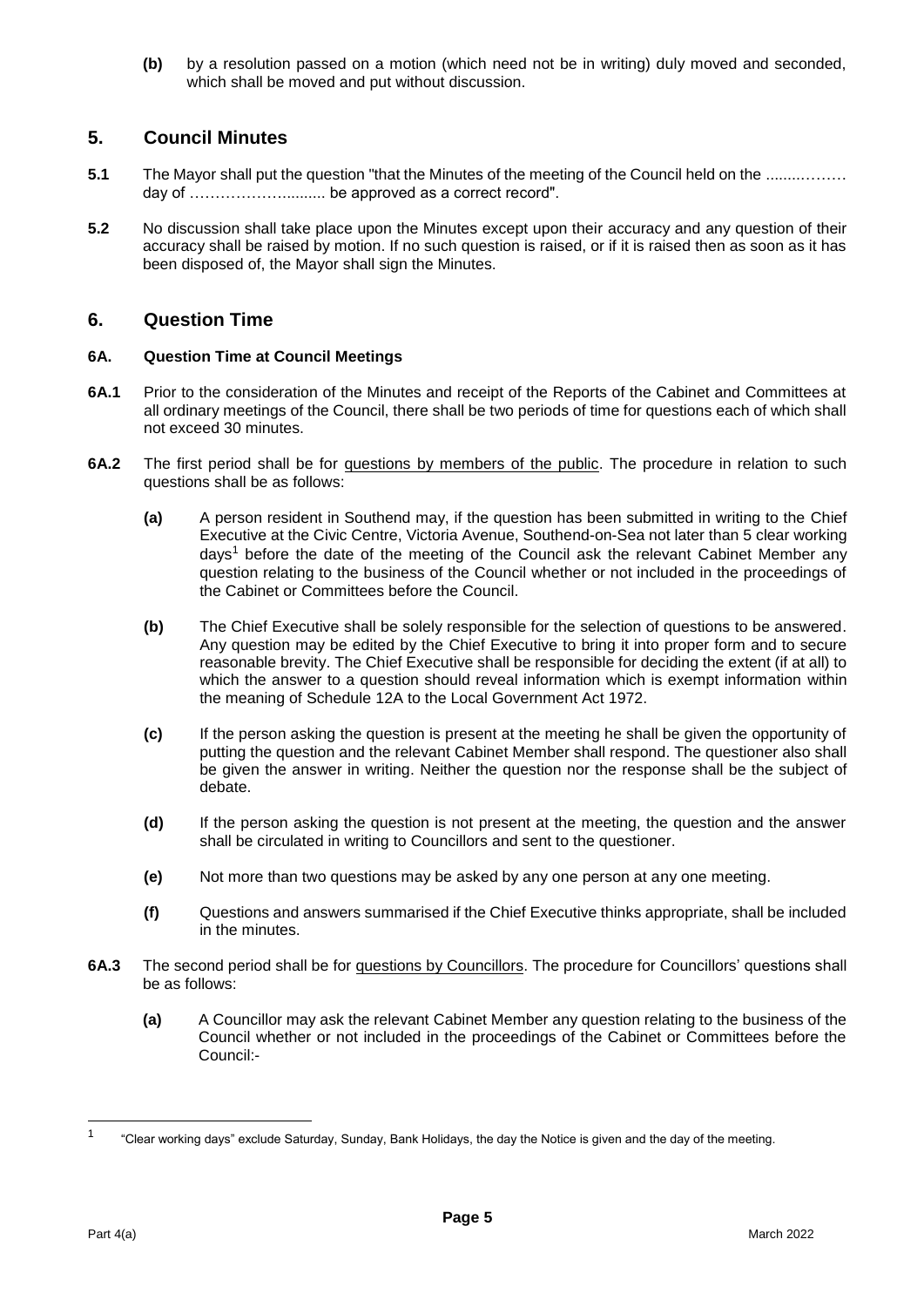- **(i)** Notice thereof in writing signed by the Councillor is delivered to the Chief Executive or his representative not later than 5 clear working days<sup>1</sup> before the date of the meeting.
- **(ii)** The number of questions which may be asked by any Councillor at any one meeting shall be limited to two; and
- **(iii)** Any question may be edited by the Chief Executive to bring it into proper form and to secure reasonable brevity.
- **(b)** The first question put by a Councillor and the answer shall be taken as read. However, if a Councillor does not wish to ask a supplementary question then his or her first question may be dealt with orally.
- **(c)** No discussion shall take place on any question or answer.
- **(d)** Not more than one supplementary question may be asked on any written question and only the Councillor who asked the original question can ask a supplementary question.
- **(e)** Where a written question is addressed to a Cabinet Member and the desired information is contained in any of the Council's publications, it shall be deemed a sufficient reply if the publication containing the information is indicated.
- **(f)** Where the reply to any question cannot conveniently be given orally, it shall be deemed a sufficient reply if the answer is circulated to Councillors.
- **(g)** If the Councillor asking the question is not present at the meeting, the question and answer shall be circulated in writing to Councillors and sent to the questioner.
- **(h)** No motion shall be moved following the answer to any question save as provided for in Standing Order 9.

#### **6B. Question Time at Meetings of Scrutiny Committees and the Health & Wellbeing Board**

Immediately following the item "Approval of Minutes" there shall be a period not exceeding 15 minutes for questions by members of the public at each meeting of the Scrutiny Committees and the Health & Wellbeing Board. The procedure in relation to such questions shall be as follows:

- **(a)** A person resident in Southend may, if the question has been submitted in writing to the Chief Executive at the Civic Centre, Victoria Avenue, Southend-on-Sea not later than 2 clear working days<sup>1</sup> before the date of any Scrutiny Committee / Health & Wellbeing Board, ask any question relating to the business of the Committee / Board, provided that if it is a special meeting of the Committee / Board the question must relate to business included in the agenda for that meeting. In the case of a Scrutiny Committee the relevant Cabinet Member shall respond. In the case of the Health & Wellbeing Board the Chair or as appropriate a member of the Board shall respond.
- **(b)** The Chief Executive shall be solely responsible for the selection of questions to be answered. Any question may be edited by the Chief Executive to bring it into proper form and to secure reasonable brevity. The Chief Executive shall be responsible for deciding the extent (if at all) to which the answer to a question should reveal information which is exempt information within the meaning of Schedule 12A to the Local Government Act 1972.
- **(c)** If the person asking the question is present at the meeting he / she shall be given the opportunity of putting the question which will then be responded to. The questioner also shall be given the answer in writing. Neither the question nor the response shall be the subject of debate.
- **(d)** If the person asking the question is not present at the meeting, the question and the answer shall be circulated in writing to Councillors and sent to the questioner.
- **(e)** Not more than two questions may be asked by any one person at any one meeting.

-

<sup>1</sup> "Clear working days" exclude Saturday, Sunday, Bank Holidays, the day the Notice is given and the day of the meeting.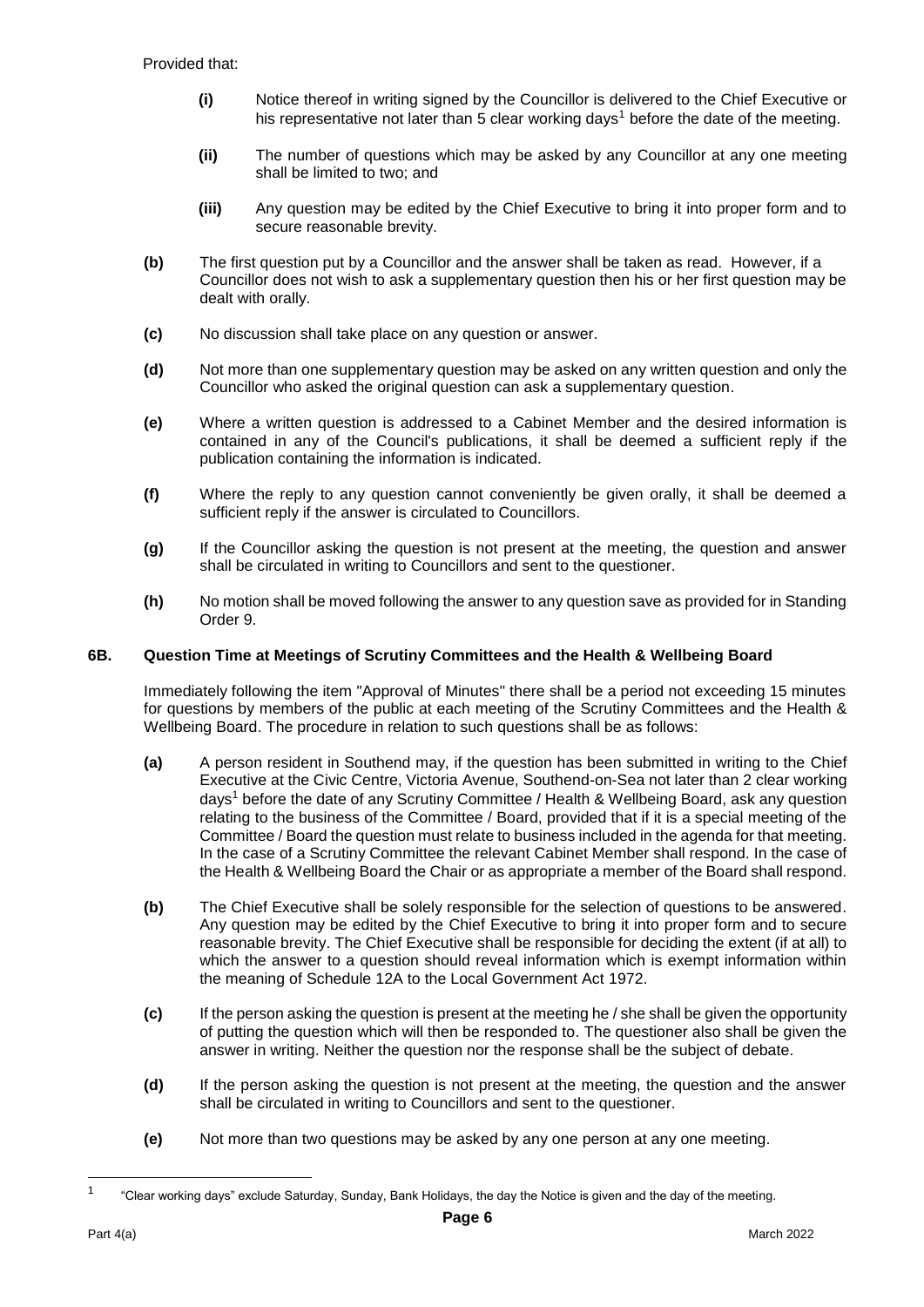**(f)** Questions and answers, precised if the Chief Executive thinks appropriate, shall be included in the minutes.

#### **6C. Public Participation in Respect of Planning Applications**

- **(a)** If a planning application is to be determined by the Development Control Committee, then if an objector wishes to address the Committee in respect of that application, he / she must give written notice of that request by 12.00 noon on the last working day before the relevant meeting.
- **(b)** An applicant or supporter will only be allowed to address the relevant meeting if an objector is being given the opportunity to do so.
- **(c)** Speakers will be limited to three minutes and only one speaker for and one speaker against the planning application will be permitted to address the relevant meeting. Local groups / organisations (or their representatives) will not be afforded the opportunity to address the Committee in respect of a planning application.
- **(d)** Speakers will not be allowed to ask a supplementary question or make a supplementary statement and will not be cross-examined.
- **(e)** Where more than one person wants to speak for or against a planning application, then a spokesperson must be appointed. Where a spokesperson cannot be agreed, then the Chair will decide who shall speak. Where more than one person wants to respond in support of a planning application then the applicant has priority.
- **(f)** An objector or applicant / supporter may be represented by an agent at the Committee.
- **(g)** Once an objector has given the requisite notice to speak on a planning application which is to be determined by the Committee then the applicant will be notified of the fact and the date and time of the relevant meeting and be afforded the opportunity to address that meeting in response.

#### **6D. Public Participation in Respect of Traffic Regulation Orders**<sup>1</sup>

- **(a)** Where objections have been received to an advertised Traffic Regulation Order and are being considered by the Traffic Regulations Working Party an objector may address the Working Party in person in respect of that Traffic Regulation Order. He / she must give written notice of that request by 12:00 noon on the last working day before the relevant meeting of the Working Party.
- **(b)** A supporter will only be allowed to address the relevant meeting if an objector is being given the opportunity to do so.
- **(c)** Where more than one person wants to speak for or against a Traffic Regulation Order then a spokesperson must be appointed. Where a spokesperson cannot be agreed then the Chair will decide who shall speak.
- **(d)** Speakers will be limited to a maximum period of 3 minutes and only 1 speaker for and one speaker against the proposed Traffic Regulation Order will be permitted to address the meeting.
- **(e)** Speakers will not be allowed to ask a supplementary question or make a supplementary statement and will not be cross-examined. The Chair may however seek clarification of any points made by any speaker.
- **(f)** The use of visual aids will not be permitted and copies of speakers' comments and / or additional written information cannot be circulated at the meeting.

-

Note: This section relates only to those objections to Traffic Regulation Orders which are not regulated under the requirements of section 10 of the Local Authorities' Traffic Orders (Procedure) (England) Regulations 1996.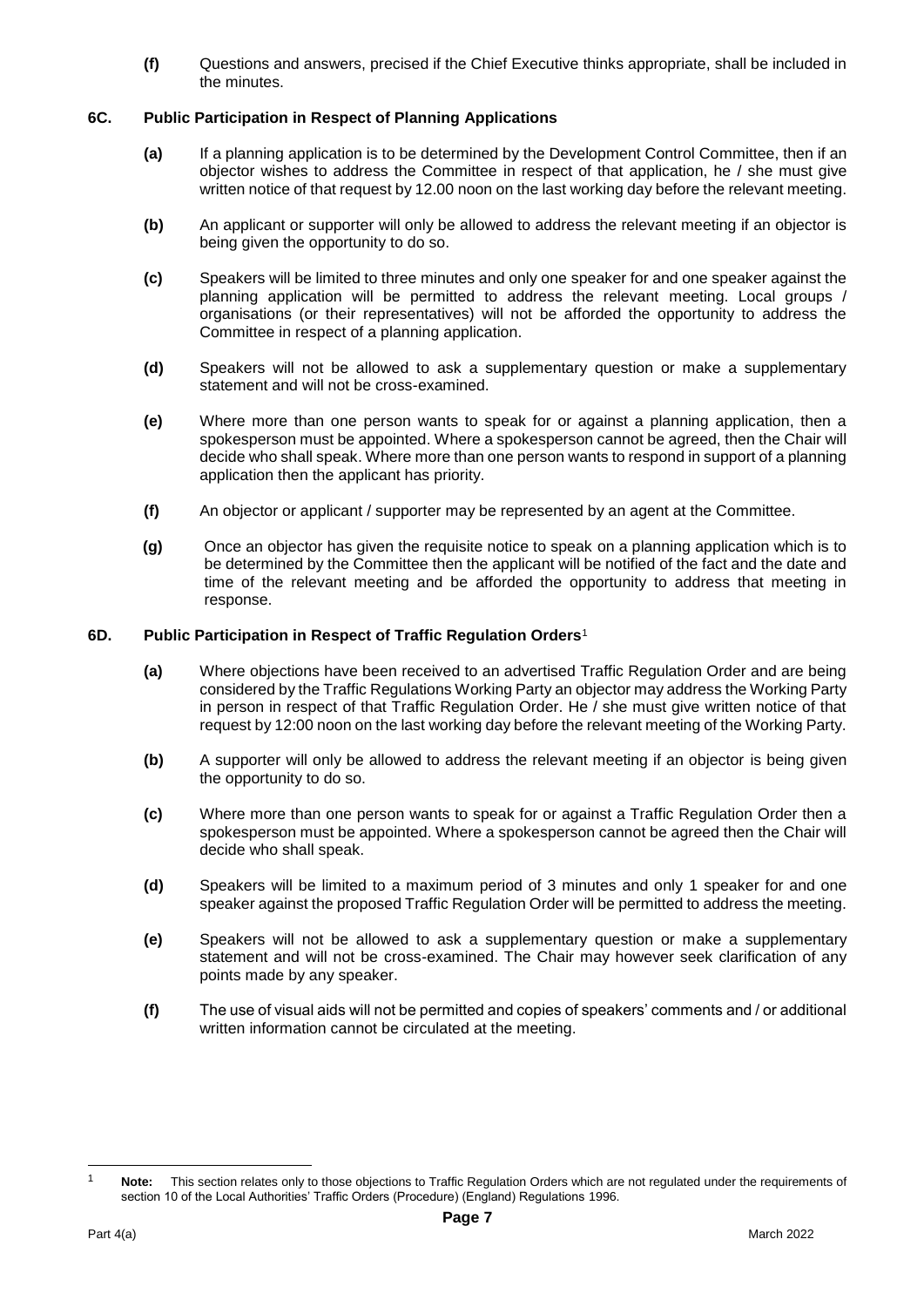### **7. Cabinet & Committee Minutes – Procedure for Submission to Council**

#### **7.1 Definitions**

In this Standing Order the expressions set out below shall have the following meanings:

#### Reserved Minutes

Those minutes reserved by a Councillor for debate at Council in accordance with SO.7.4.

#### Tabled Minutes

Those minutes not included in the Minute Book, but circulated at a Council meeting and which are automatically available for debate.

#### Black-Lined Minutes

Those minutes in the Minute Book marked with parallel black lines against the recommendation, which are automatically available for debate. Black-Lined Minutes comprise:

- Minutes relating to Council Functions as defined in **Part 2 – Article 4**.
- Minutes referred up to Council under SO.39.

#### **Committee**

Any Committee, including a Sub-Committee.

#### **7.2 Order of Minutes Taken**

Black-Lined Minutes will be dealt with before the other minutes in the Council minute book.

The Black-Lined Minutes will be dealt with in the order they appear in the Council minute book, provided that where the same matter has been considered at Cabinet and a Scrutiny Committee (or more than one Scrutiny Committee) then there will be a single debate on the last scrutiny minute relating to that matter.

Once the Black-Lined Minutes have been dealt with, the other minutes (including Reserved Minutes and Tabled Minutes) will then be dealt with in the order they appear in the Council minute book.

#### **7.3 Moving the Minutes**

- **(a)** In respect of each Cabinet, the Mayor shall refer to it by its title and the minutes shall be moved and seconded (normally by the Leader and Deputy-Leader respectively) for adoption or noting as appropriate.
- **(b)** In respect of each Committee, the Mayor shall refer to it by its title and the minutes shall be moved and seconded (normally by the Chair and Vice-Chair respectively) for adoption or noting as appropriate.

#### **7.4 Reservation of Minutes**

- **(a)** Subject to **(b)** below a Councillor may request the reservation of any minute for debate by sending an e-mail to [committeesection@southend.gov.uk](mailto:committeesection@southend.gov.uk) not later than noon on the day of the Council meeting, quoting the minute number. Such minutes are referred to as "Reserved Minutes".
	- **Note:** By reserving a Cabinet minute, any corresponding Scrutiny Committee minute shall automatically be reserved and vice versa.
	- **Note:** Councillors do not need to reserve Black-Lined Minutes or Tabled Minutes which are automatically available for debate.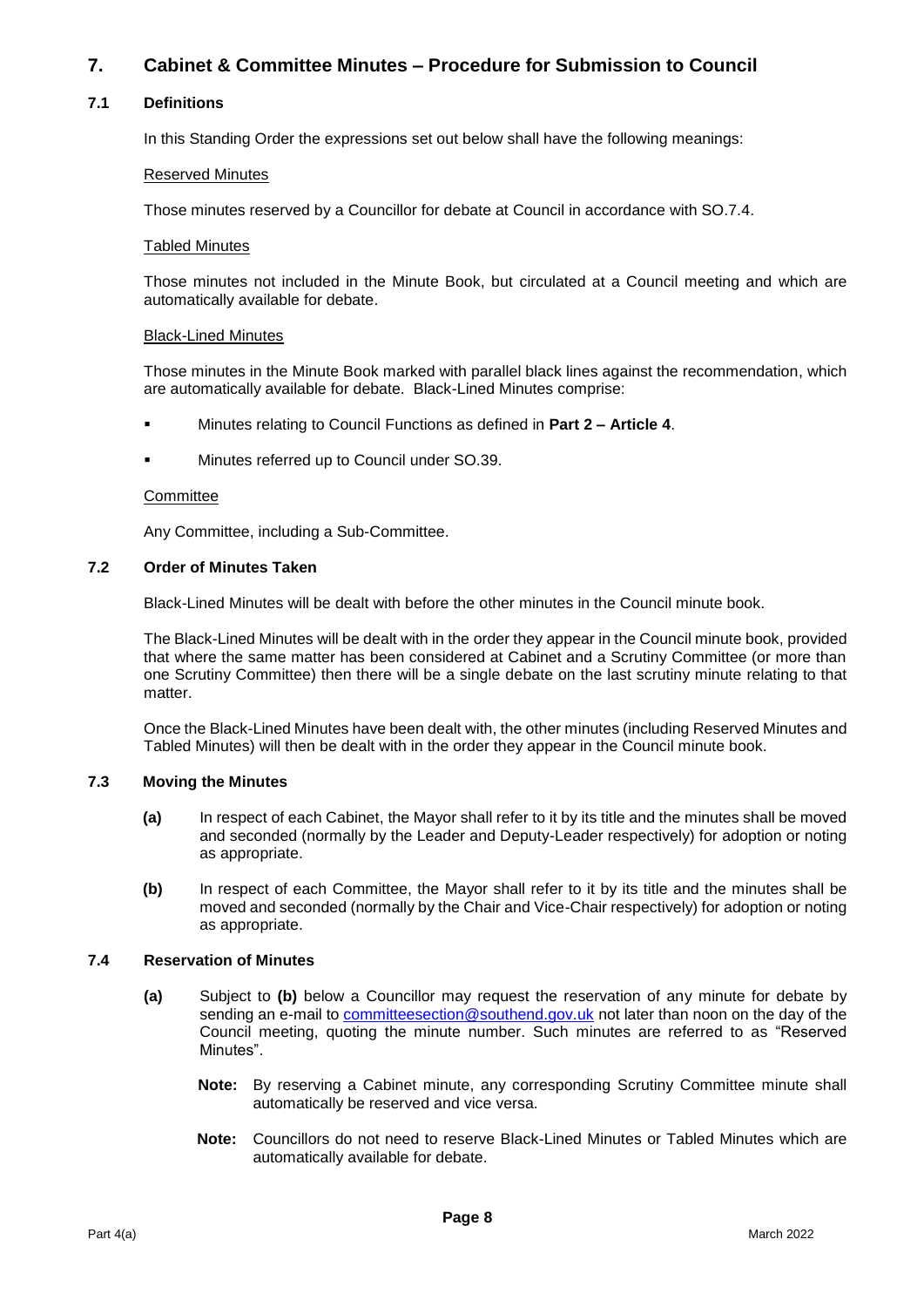- **(b)** A minute of a Scrutiny Committee in respect of a pre-Cabinet scrutiny item (i.e. any item intended for Cabinet but not previously considered by Cabinet) cannot be reserved for debate at Council unless it was referred up under SO 39.
- **(c)** Matters on the Council agenda other than minutes of meetings do not need to be reserved and will automatically be available for debate.

#### **7.5 Questions and Comments on Black-Lined Minutes, Reserved Minutes and Tabled Minutes**

- (a) The Mayor will invite questions on Black-Lined Minutes, Reserved Minutes and Tabled Minutes, but not any other minutes.
	- Councillors shall be entitled to ask not more than two questions in respect of any such minute.
	- In the case of questions relating to Cabinet business (including a called-in minute to a Scrutiny Committee), the Cabinet Member whose portfolio covers the area concerned shall reply.
	- In the case of questions relating to other minutes of a Scrutiny Committee and questions relating to minutes of any other Committee, the Chair shall reply.
- **(b)** After all questions have been dealt with in respect of a Black-Lined Minute, Reserved Minute or Tabled Minute, then Councillors shall be entitled to:
	- Make a comment on the minute concerned (for the avoidance of doubt a Councillor may make a comment even if he or she has not asked any questions) and / or
	- Move a motion in accordance with SO.7.6.
- **(c)** When going through Cabinet minutes pursuant to (a) and (b) above, the Mayor will pass by any minute which has a corresponding Scrutiny Committee minute since the matter will be dealt with when that Scrutiny Committee minute is reached. Similarly when going through the Scrutiny Committee minutes the Mayor will only refer to a minute which has been to more than one Scrutiny Committee, when the last Scrutiny Committee minute is reached in the Minute Book.

#### **7.6 Motions in respect of Black-Lined Minutes, Reserved Minutes and Tabled Minutes**

**(a)** Black-Lined Minutes relating to Council Functions

The following motions can be moved:

- To accept the Cabinet or Committee's recommendations;
- To refer the matter back; or
- To amend the Cabinet or Committee's recommendations, provided the amendment is not ultra vires, irrelevant or vexatious.

#### **(b)** Black-Lined Minutes referred up to Council under SO.39

The following motions can be moved:

- To note the Cabinet or Committee's recommendations; or
- To refer the matter back.
- **Note:** Such minutes invariably relate to "executive matters" and so the Council does not have a free hand to reject the recommendations or to make a different decision – see paragraph 15g of the Scrutiny Procedure Rules in **Part 4(e)**.
- **(c)** Reserved Minutes & Tabled Minutes (which are not Black-Lined Minutes)

No Motion shall be permitted except as to accuracy, since the Cabinet or Committee decision will already have been completed. In particular a motion to reject a minute is not permitted.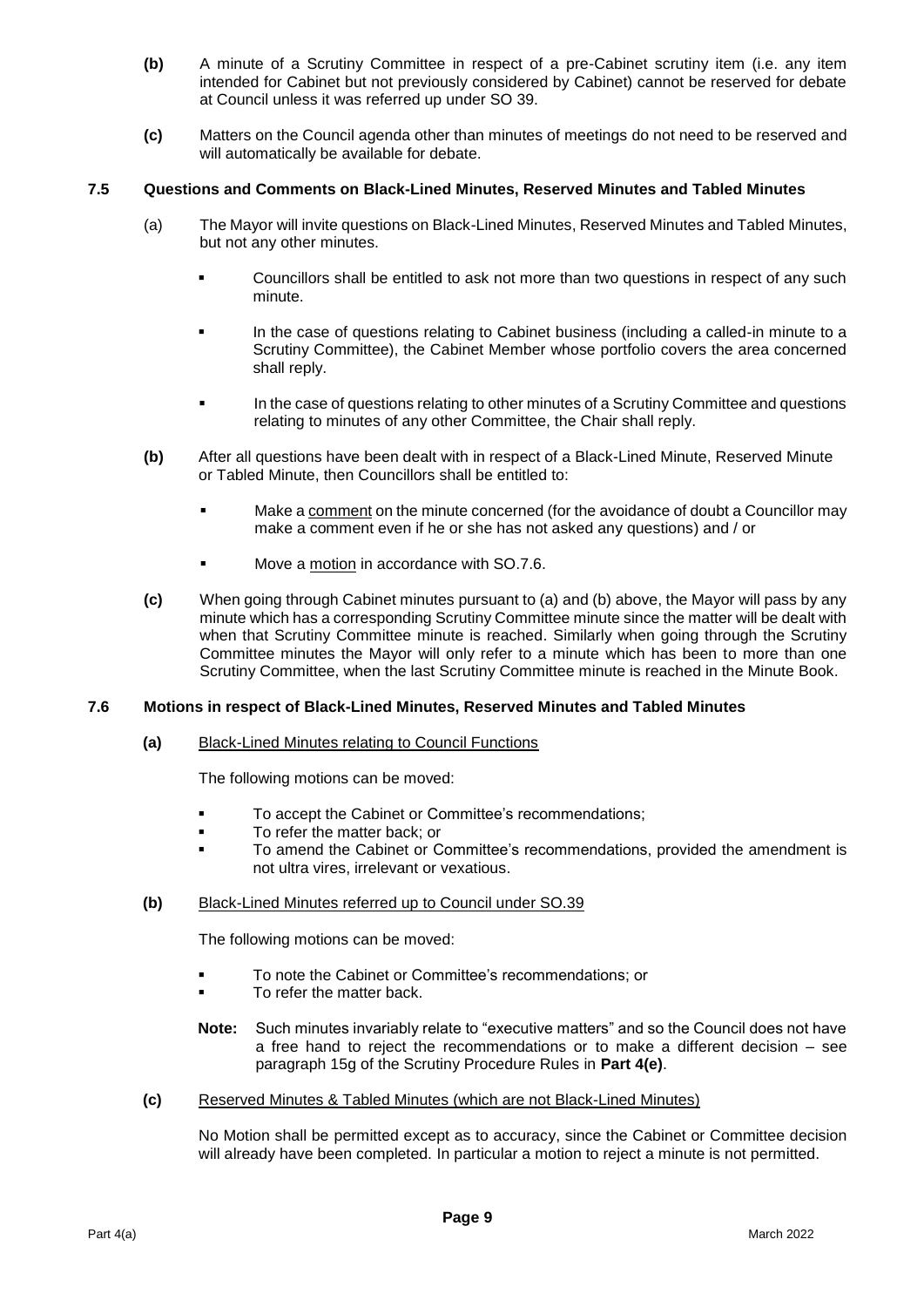#### **7.7 Summing Up**

The relevant Cabinet Member in the case of Cabinet business (including a called-in minute to a Scrutiny Committee) or otherwise the Chair of the relevant Scrutiny or other Committee at which a minute arose, (or any Councillor who was present at that meeting and who has been deputed by the Chair or called upon by the Mayor to move the minute) shall sum up at the end of the debate, subject to the closure procedures in Standing Order 1.7.

#### **7.8 Deemed Approval of Minutes which are not Black-Lined Minutes, Reserved Minutes or Tabled Minutes**

In the case of minutes which are not Black-Lined Minutes, Reserved Minutes or Tabled Minutes, these shall be deemed to be approved by the Council without debate.

### **8. Notices of Motion**

- **8.1** Except as provided by Standing Order 9, every notice of motion shall be in writing, signed by the Councillor giving the notice, and received at least 9 clear working days<sup>1</sup> before the date of the next meeting of the Council, at the office of the Chief Executive by whom it shall be dated, numbered in the order in which it is received and entered in a book which shall be open to the inspection of every Councillor provided that no Councillor shall have more than two Notices of Motion at any one time.
- **8.2** The Chief Executive shall insert in the summons for every meeting of the Council all notices of motion duly given in the order in which they have been received, unless the Councillor giving such a notice has, when giving it, intimated in writing that he proposes to move it at some later meeting or has withdrawn it in writing.
- **8.3** If a motion, notice of which is thus specified in the summons, be not moved, or moved but not seconded, it shall, unless postponed by consent of the Council, be treated as abandoned and shall not be moved without fresh notice.
- **8.4** Motions of which notice has been duly given, shall be formally moved and seconded and shall thereupon stand referred to the relevant Cabinet Working Party for consideration and report who shall invite the mover and seconder of the motion in question to attend the meeting of the Cabinet Working Party at which the motion is considered and afford them an opportunity of explaining and commenting on the motion.
- **8.5** Notwithstanding paragraph (4) of this Standing Order the Mayor may if he considers it convenient and conducive to the despatch of business, allow such motion to be dealt with at the meeting at which it is brought forward in which case the procedure to be followed shall be that set out in Standing Order 10.
- **8.6** Every notice of motion shall be relevant to some question over which the Council have power, or which affects the Borough.
- **8.7** Notices of Motion cannot relate to a matter which is currently the subject of a formal public consultation process being undertaken by the Council.

### **9. Motions Which May be Moved Without Notice at Meetings of the Council**

The following motions may be moved without notice:

- **(a)** Appointment of a Chair of the meeting at which the motion is made.
- **(b)** Motion relating to closure, adjournment, order of business or next business.
- **(c)** Reference back to a Committee or Cabinet (as the case may be).
- **(d)** Any appropriate motion relating to a matter referred up to the Council for decision under Standing Order 39.

-

<sup>1</sup> "Clear working days" exclude Saturday, Sunday, Bank Holidays, the day the Notice is given and the day of the meeting.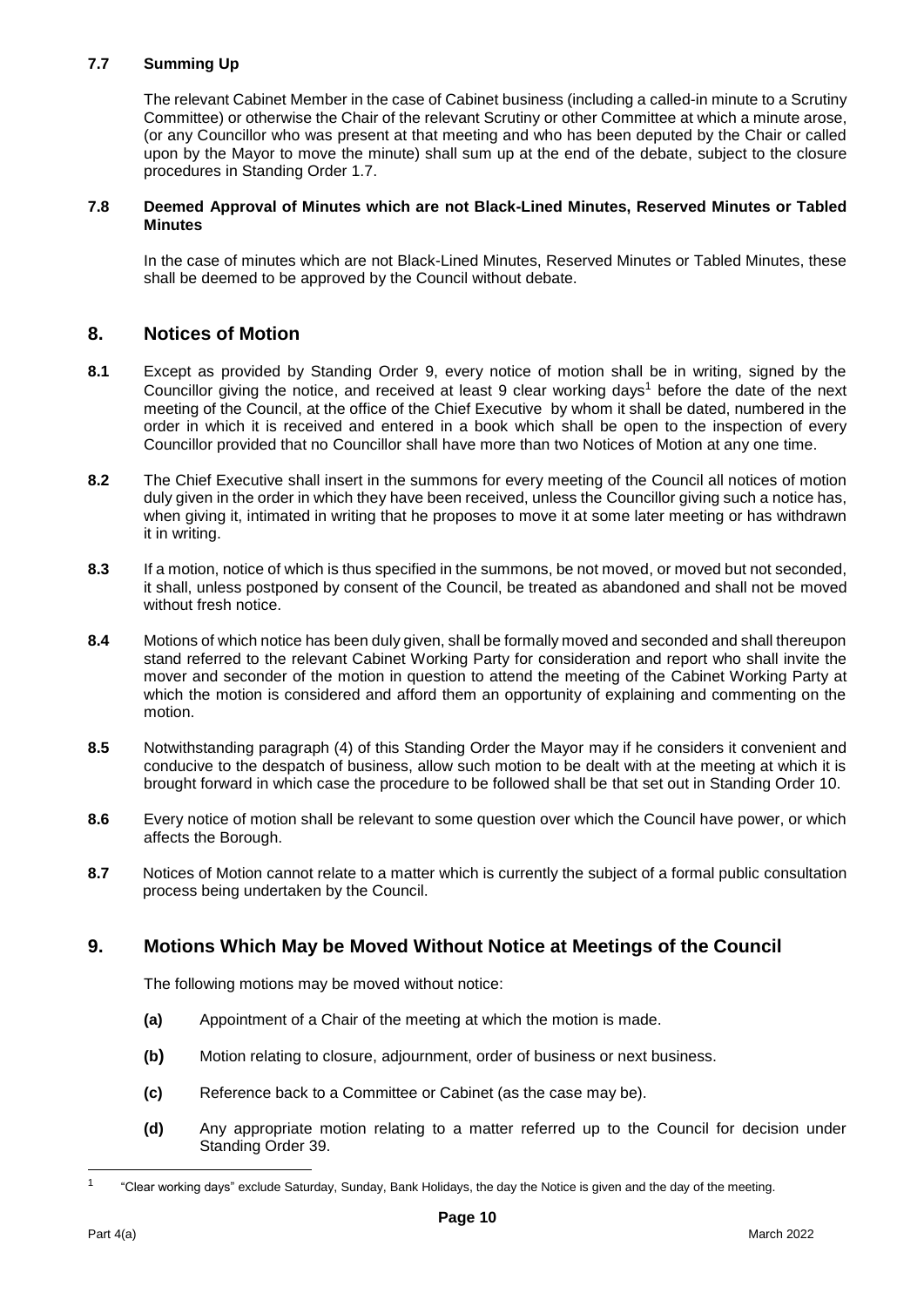- **(e)** Motion relating to the accuracy of a Minute*.*
- **(f)** That leave be given to withdraw a motion.
- **(g)** Amendments to motion. (Subject to Standing Order (10.6)
- **(h)** Extending the time limit for speeches.
- **(i)** That an item of business specified in the summons have precedence.
- **(j)** Suspending one or more Standing Orders.
- **(k)** To exclude the public under the appropriate Statutory provisions.
- **(l)** That a Councillor named under Standing Order 11 be not further heard or do leave the meeting.
- **(m)** Giving consent of the Council where the consent of the Council is required by these Standing Orders.

### **10. Rules of Debate**

#### **10.1 Motions and Amendments**

- **(a)** A motion or amendment shall not be discussed unless it has been proposed and seconded.
- **(b)** Once an amendment to a Minute has been proposed and seconded, then the rules of debate in this Standing Order 10 apply and the provision for questions in Standing Order 7.4 are inapplicable.
- **(c)** Motions on Minutes, which are contrary to the recommendation of the Cabinet or Committee shall be treated as an amendment. Therefore, the relevant Cabinet Member / Chair shall have the right of reply under Standing Order 10.10.
- **(d)** Unless notice of the motion has already been given, the Mayor may require it to be written down and handed to him / her before it is discussed. The Mayor may also require an amendment to be written down and handed to him / her before it is discussed.
- **(e)** Where a formal amendment to the **Budget proposals** is to be submitted to the Council's Annual Budget Setting Meeting (ABSM) then at least 48 hours prior to the meeting, that proposed amendment shall be submitted to and discussed in confidence with the Strategic Director (Finance & Resources), pursuant to Budget & Policy Framework Procedure Rule 7: The Strategic Director (Finance & Resources) will confirm in writing that the proposed amendment will not produce an unbalanced or unsound budget, if he is satisfied that this is the case.

Such a formal amendment, setting out the details in clear terms (and in a form which the Strategic Director (Finance & Resources) has confirmed in writing would not produce an unbalanced or unsound Budget) must be submitted in writing to the Chief Executive by 6:30 pm on the day before the ABSM and will be publicly available.

#### **10.2 Reservation of right to speak**

A Councillor when seconding a motion or an amendment may, if he then declares his intention to do so, reserve his speech until the debate has concluded, save for the right of reply of the Proposer of the original motion under Standing Order 10.10.

#### **10.3 Only one Councillor to stand at a time**

A Councillor shall stand when speaking and shall address the Mayor. If two or more Councillors rise the Mayor shall call on one to speak and the other or others shall then sit. While a Councillor is speaking the other Councillors shall remain seated unless rising to a point of order or in personal explanation.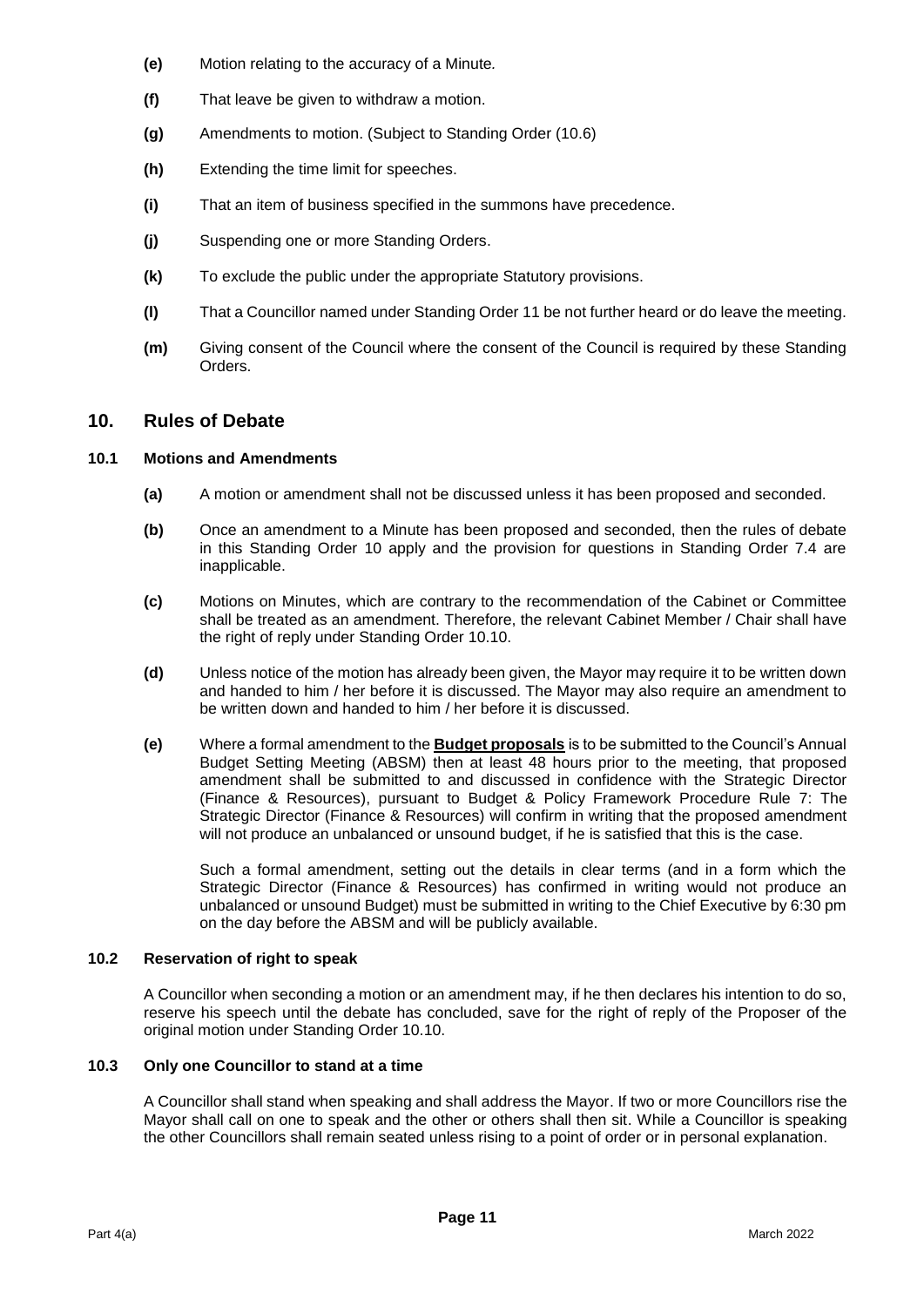#### **10.4 Content and length of speeches**

- **(a)** A Councillor shall direct his speech to the question under discussion or to a personal explanation or to a point of order.
- **(b)** Unless the Council otherwise approves, no speech shall exceed **4 minutes** (save that the Leader and other Group Leaders are not time-limited when making their budget contributions at the Annual Budget Setting Meeting (ABSM)).

#### **10.5 When a Councillor may speak again**

A Councillor shall not speak more than once on any motion or amendment except:

- **(a)** in exercise of the right of reply given under paragraph (10) of this Standing Order;
- **(b)** on a point of order; or
- **(c)** by way of personal explanation.

#### **10.6 Amendments to Motions**

- **(a)** An amendment shall be relevant to the motion and shall be either:
	- **(i)** to leave out words;
	- **(ii)** to leave out words and insert or add words;
	- **(iii)** to insert or add words;

but such omission or insertion of words shall not have the effect of simply negating the motion before the Council.

- **(iv)** to refer a matter back for reconsideration
- **(b)** If an amendment be rejected or a motion that the minute the subject of debate be referred back be not carried, other amendments may be moved on the original motion.

If an amendment be carried, the motion as amended shall take the place of the original motion and shall become the motion upon which any further amendment may be moved.

- **(c)** A further amendment shall not be moved until the Council shall have disposed of the amendment previously moved.
- **(d)** A Councillor may, with the consent of the Council signified without discussion:
	- **(i)** alter a motion of which he has given notice provided that if the notice of motion was signed by a seconder the consent of the seconder shall also be required;
	- **(ii)** with the further consent of his seconder alter a motion which he has moved;

If (in either case) the alteration is one which could be moved as an amendment thereto.

#### **10.7 Withdrawal of Motion**

A motion or amendment may be withdrawn by the proposer with the concurrence of the seconder and the consent of the Council, which shall be signified without discussion, and it shall not be competent for any Councillor to speak upon it after the proposer has asked permission for its withdrawal, unless such permission shall have been refused.

#### **10.8 Motions which may be moved during debates**

When a motion is under debate no other motion shall be moved except the following:

**(a)** To amend the motion (subject to Standing Order 10.6).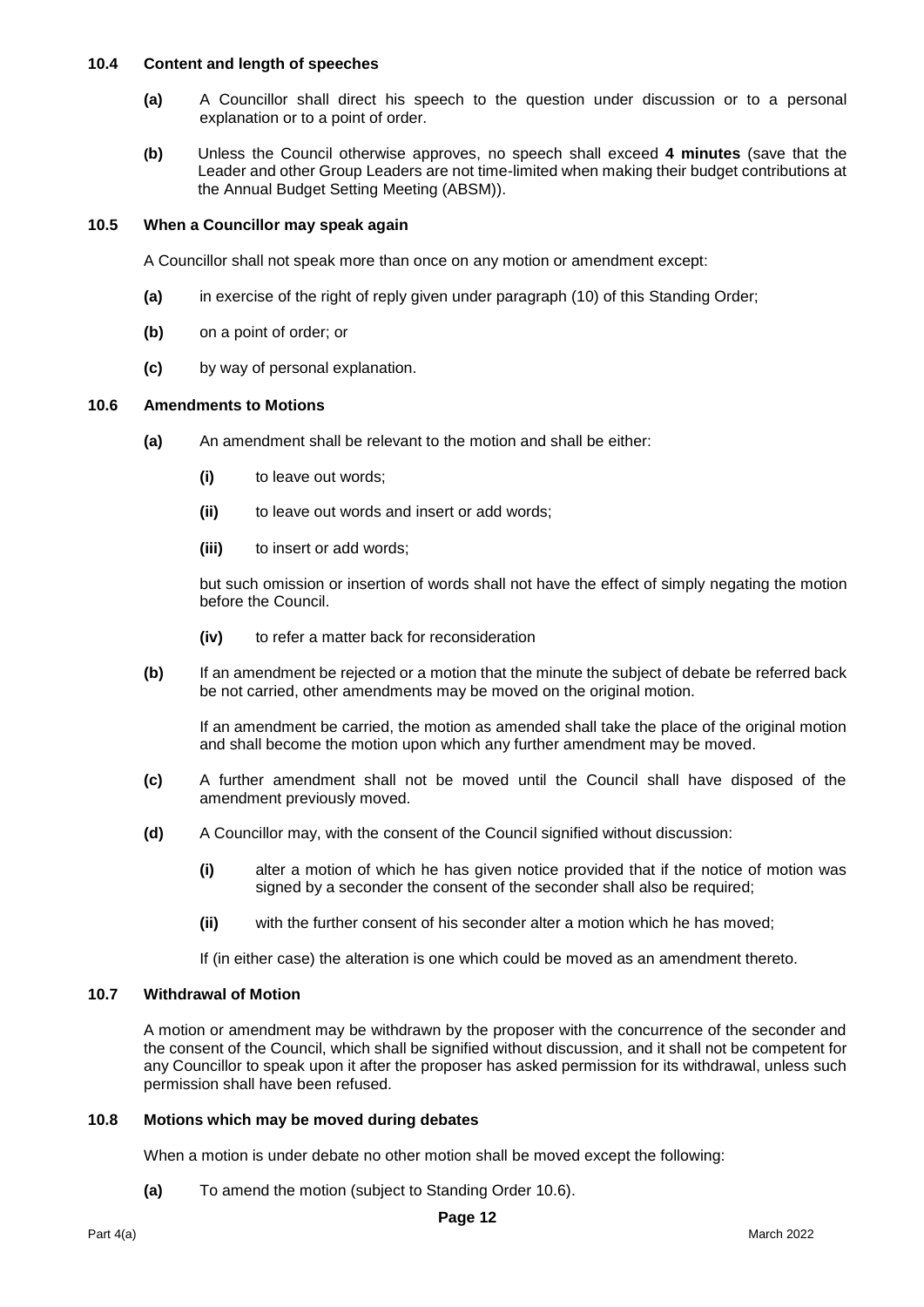- **(b)** To postpone consideration of the motion.
- **(c)** To adjourn the meeting.
- **(d)** To adjourn the debate.
- **(e)** To proceed to the next business.
- **(f)** That the question be now put.
- **(g)** That a Councillor be not further heard.
- **(h)** That a Councillor do leave the meeting.
- **(i)** That the subject of debate be referred back to a Committee or Cabinet.
- **(j)** To exclude the public under the appropriate Statutory provisions.
- **(k)** On the hour of 10pm being reached "that the Council continues for one hour to 11pm" (or in the case of the ABSM "that the Council do proceed with the business remaining on the agenda") see Standing Order 1.7.

#### **10.9 Closure Motions**

A Councillor who has not spoken on the question before the Council may at the conclusion of the subject of a speech of another Councillor, move without comment (provided he has not previously moved to the same effect whilst the same question is under consideration) "that the question now be put", "that the debate now be adjourned", "that the Council proceed to the next business", or "that the Council be now adjourned", on the seconding of which the Mayor shall proceed as follows:

**(a)** on a motion to proceed to the next business:

unless in his opinion the matter before the meeting has been insufficiently discussed he shall first give the mover of the original motion a right of reply and then put to the vote the motion to proceed to the next business.

**(b)** on a motion that the question be now put:

unless in his opinion the matter before the meeting has been insufficiently discussed he shall first put to the vote that the motion be now put, and if it is passed give the mover of the original motion his right of reply before putting the motion to the vote.

**(c)** on a motion to adjourn the debate or on a motion that the Council be adjourned:

If, in his opinion, the matter before the meeting has not been sufficiently discussed and cannot reasonably be sufficiently discussed on that occasion, he shall put the adjournment motion to the vote without giving the mover of the original motion his right of reply on that occasion.

#### **10.10 Right of Reply**

- The proposer of an original motion shall have a right of reply at the close of the debate on the motion immediately before it is put to the vote or in the circumstances specified in Standing Order 10.9. (For the avoidance of doubt when minutes are submitted to the Council, the proposer of the original motion shall be the relevant Cabinet Member (in the case of Cabinet minutes) or the Chair (in the case of Committee minutes)).
- If an amendment is proposed the proposer of the original motion shall also be entitled to reply at the close of the debate upon the amendment.
- A Councillor exercising a right of reply shall not introduce a new matter.
- Subject to Standing Order 10.9 after every reply to which this Standing Order refers, a decision shall be taken without further discussion.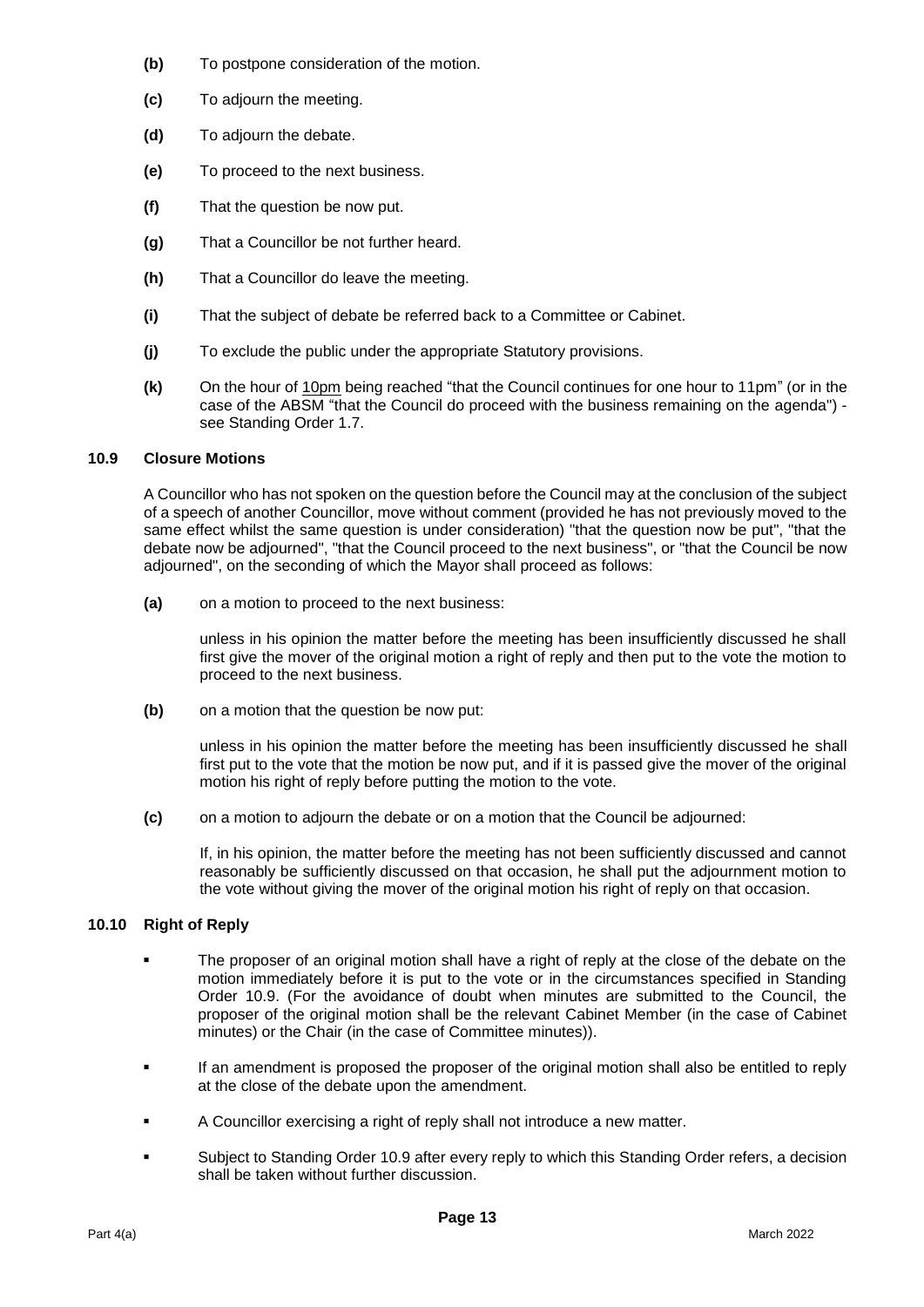The mover of an amendment or motion other than an original motion shall not have a right of reply.

#### **10.11 Number of Speeches**

The Mayor may at any time upon being satisfied that any motion has been fully debated by the Council, require that "the vote now be put" but before the vote is taken the proposer of an original motion shall be entitled to exercise his right of reply given under paragraph (10) of this Standing Order.

#### **10.12 Points of Order and Personal Explanations**

A Councillor may rise to a point of order or in personal explanation and shall be entitled to be heard forthwith. A point of order shall relate only to an alleged breach of Standing Orders or statutory provision and the Councillor shall specify the Standing Orders or statutory provision and the way in which he considers it has been broken. A personal explanation shall be confined to some material part of a former speech by him / her at the same meeting which may have been misunderstood.

#### **10.13 Rulings of the Mayor and Respect for the Chair**

- **(a)** The ruling of the Mayor on a point of order or on the admissibility of a personal explanation shall not be open to discussion.
- **(b)** Whenever the Mayor rises during a debate a Councillor then speaking or standing shall resume his seat and the Council shall be silent.

### **11. Disorderly Conduct and Suspension of Sitting**

- **11.1** If at a meeting any Councillor in the opinion of the Mayor, misconducts himself / herself by persistently disregarding the ruling of the Chair, or by behaving irregularly, improperly or offensively, or by obstructing the business of the Council, it shall be competent for the Mayor or a Councillor to move "That the Councillor named be not further heard" or "That the Councillor named do leave the meeting", in either case for the remainder of the meeting or for such less period as may be specified in the motion, and the motion if seconded shall be put and determined without discussion.
- **11.2** If after such a motion under paragraph (1) of this Standing Order has been carried, the Councillor named fails to observe the Council's decision, the Mayor may, without question put, give such directions as he may consider appropriate for the removal of the Councillor and restoration of order, and in addition if need be suspend the sitting of the Council for such period as he in his discretion shall consider expedient.
- **11.3** In the event of serious disorder or of persistent disregard of the authority of the Mayor, the Mayor may, without prejudice to any other powers vested in him direct that the meeting be suspended.

### **12. Voting**

Every question shall normally be determined by a show of hands, subject to the following exceptions:

- **(a)** On the request of any Councillor supported by six other Councillors who signify their support by rising in their places before the vote is taken, the voting on such question shall be by word of mouth and shall be recorded in the minutes of the meeting so as to how each Councillor present and voting gave their vote or abstained from voting; and
- **(b)** The mechanism for recording voting as set out in **(a)** above shall apply automatically in the case of any decision relating to the budget or Council Tax at the Annual Budget Setting Meeting.

### **13. Voting on Appointments**

Where there are more than two persons nominated for any position to be filled by the Council, and of the votes given there is not a majority in favour of one person, the name of the person having the least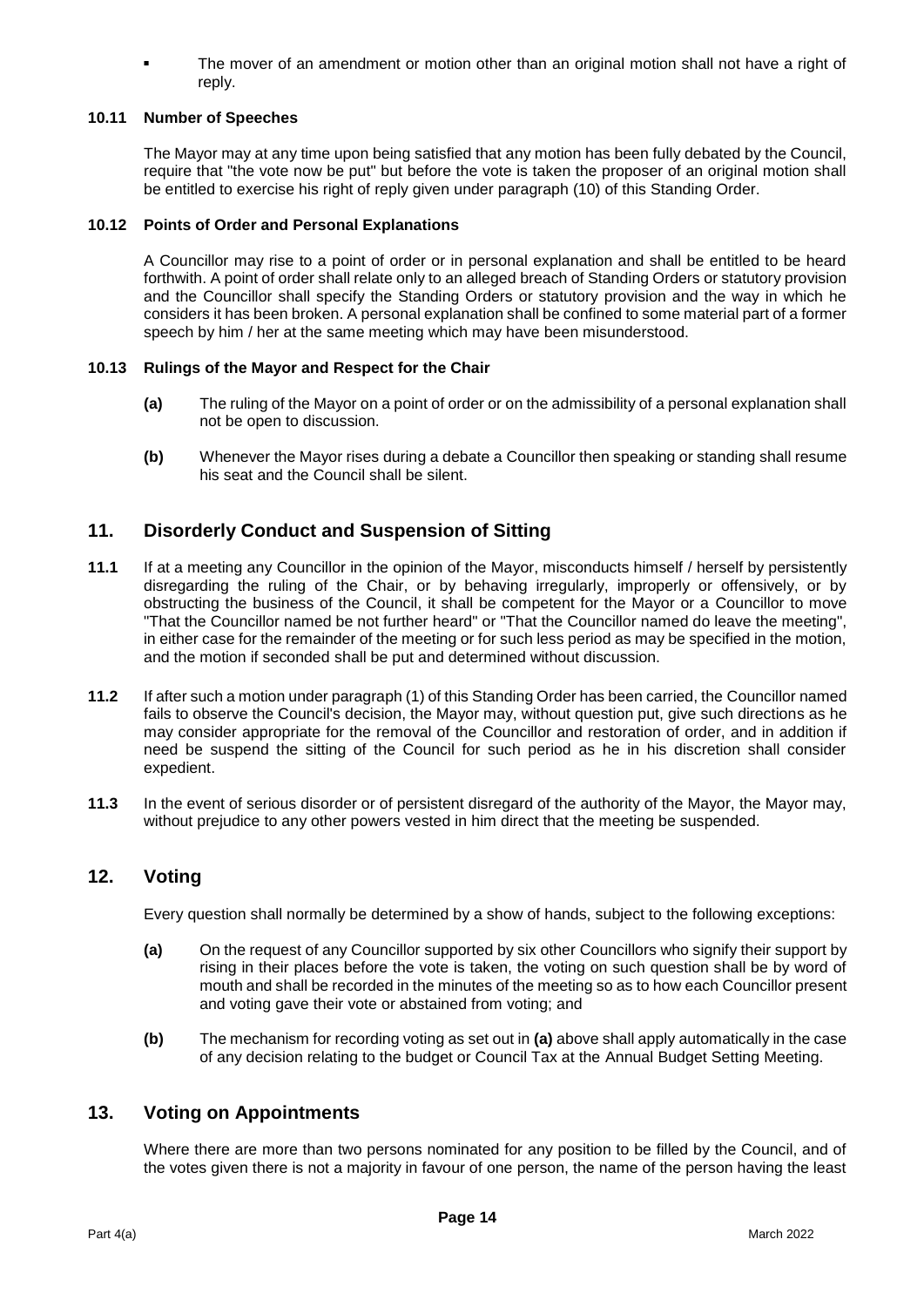number of votes shall be struck off the list and a fresh vote shall be taken and so on until a majority of votes is given in favour of one person.

### **14. Rescission of Preceding Resolution**

- **14.1 (a)** It shall not be open to any Councillor to propose any motion the effect of which is to rescind or otherwise seek to review or amend any resolution of the Council relating to any major or overall policy passed within the preceding six months nor when any such motion has been disposed of by the Council shall it be open to any Councillor to propose a similar motion within a further six months.
	- **(b)** For the purposes of this Standing Order the Mayor's decision as to whether a resolution of the Council relates to any major or overall policy matter shall be final.
	- **(c)** The foregoing sub-paragraphs of this Standing Order shall not prevent the Cabinet, a Scrutiny Committee or other Committee at any time recommending to the Council any rescission, review or amendment of any major or overall policy or matter previously the subject matter of a resolution by the Council.
- **14.2** Subject to paragraph (1) of this Standing Order no motion to rescind any resolution passed within the preceding six months, and no motion or amendment to the same effect as one which has been negated within the preceding six months, shall be proposed unless the notice thereof given in pursuance of Standing Order 8 bear the names of at least twenty-one Councillors. When any such motion has been disposed of by the Council, it shall not be open to any Councillor to propose a similar motion within a further six months. This Standing Order shall not apply to motions moved in pursuance of a report or recommendation of a Committee.

### **15 Presentation of Petitions**

- **15.1** At the meeting of the Council any Councillor may present a petition, signed by persons other than Councillors. The Councillor presenting the petition shall satisfy himself/herself that the petition is proper to be received.
- **15.2** All petitions must be received by the Committee Section (email: committeesection@southend.gov.uk) at least 12 clear working days before the meeting either in paper or electronic form (created through the use of the Council's online e-petitions facility).
- **15.3** A petition can be presented at Council if:
	- (a) It contains the signatories and addresses of anyone who lives, works or studies in the Borough (including under 18s);
	- (b) It is relevant to some matter in relation to which the Council has functions, or which affects the area of the Council, or part of it, or the inhabitants of the area or some of them; and
	- (c) It asks for action to be taken or ceased.
- **15.4** A petition shall not be presented at Council if:
	- (a) It is submitted in connection with a planning or licensing decision or any matter where there is a statutory right of appeal or review. Such petitions will be dealt with under the relevant statutory provisions;
	- (b) It relates to a matter which is currently the subject of a formal public consultation process being undertaken by the Council;
	- (c) It criticises the conduct of a named individual;
	- (d) It is vexatious or abusive or otherwise inappropriate; or
	- (e) It is an electronic petition which has not been created using the Council's online e-petitions facility.
- **15.5** The presentation of the petition shall be limited to not more than one minute and shall be confined to reading out, or summarising the prayer of the petition, indicating the number and description of the signatories, and making such further supporting remarks relevant to the petition as the Councillor thinks fit.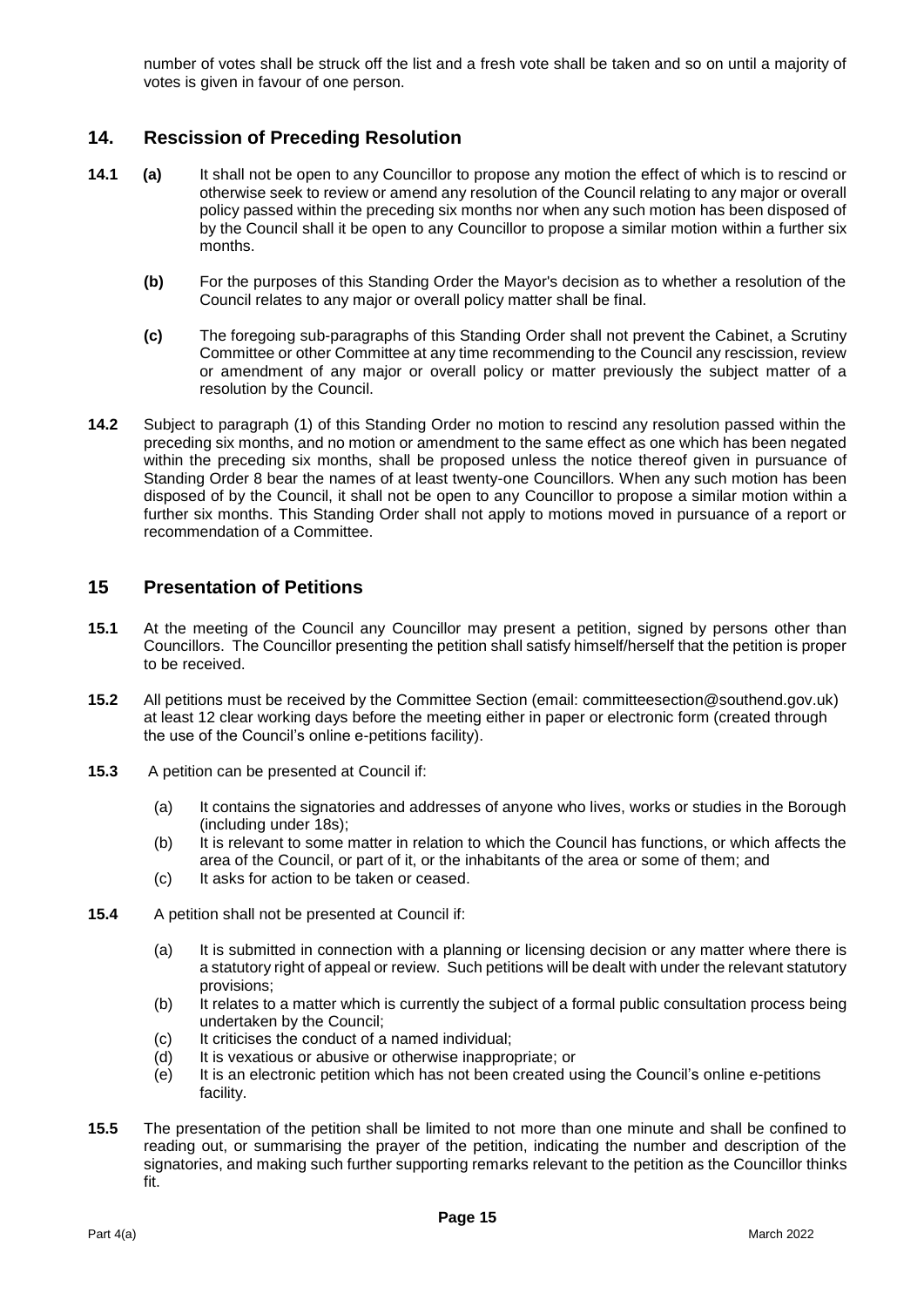- **15.6** Petitions shall be presented in the order in which notice of them is received by the Committee Section.
- **15.7** The Council shall refer petitions signed by 25 or more persons to the Cabinet, Cabinet Committee or relevant Scrutiny Committee as it thinks fit. The Council shall refer petitions signed by less than 25 persons to the Chief Executive or relevant Deputy Chief Executive for response as appropriate.

### **16. Admission of the Public to Meetings**

- **16.1** Although meetings of the Council shall be open to the public as provided by statute (subject to the power to exclude by resolution the public during the whole or part of the proceedings in certain circumstances) the public shall not be admitted in excess of the number which the public accommodation can safely contain.
- **16.2** If any member of the public interrupts the proceedings at a meeting of the Council the Mayor may, after warning, order his removal from the meeting and in the event of further interruption, or in the event of disorderly conduct or other misbehaviour at a meeting of the Council the Mayor may order the public accommodation to be cleared of all members of the public.
- **16.3** In accordance with the provisions of the Openness of Local Government Bodies Regulations 2014, any person attending a Council meeting which is open to the public, may report on proceedings and publish or disseminate the results. "Reporting" includes filming and providing comments on proceedings and the 2014 Regulations allow for a wide range of methods including social media.

### **17. Power to Exclude the Public**

- **17.1** The Council may resolve to exclude the public from a meeting in accordance with statute.
- **17.2** The Standing Orders of the Council as to Rules of Debate and the Standing Orders as to Interest of Councillors in Contracts and Other Matters shall apply to meetings of the Council while the public are so excluded.

### **18. Motions Affecting Persons Employed by the Council**

If any question arises at a meeting of the Council as to the appointment, promotion, dismissal, salary or conditions of service of any person employed by the Council, it shall not be considered until the appropriate statutory resolution to exclude the public from the meeting has been passed.

### **19. Opposition Business at Council**

- **19.1** This Standing Order applies where there is a majority group on the Council or there is a Joint Administration.
- **19.2** A minority group (not forming part of a Joint Administration) may require, by a notice in writing given to the Chief Executive not later than the latest time for the receipt of notices of motion for that meeting, that any one item of business be placed on the agenda for any meeting of the Council and this shall be treated as opposition business. In addition the minority group must give notice in writing to the Chief Executive at least 24 hours before the Council meeting of any motion which they propose to move at the end of the debate.
- **19.3** Where the Chief Executive receives more than one such notice for any meeting, he or she shall decide which notice shall be effective so as to ensure that as far as possible each minority group's share of such notices which are effective fairly reflects the relative sizes of those groups in the period since the last annual meeting of the Council.
- **19.4** The Chief Executive shall indicate on the agenda which (if any) item of business is to be treated as opposition business and not more than 45 minutes shall be spent on such business. The normal rules of debate shall apply and for the avoidance of doubt there shall be no provision for questions.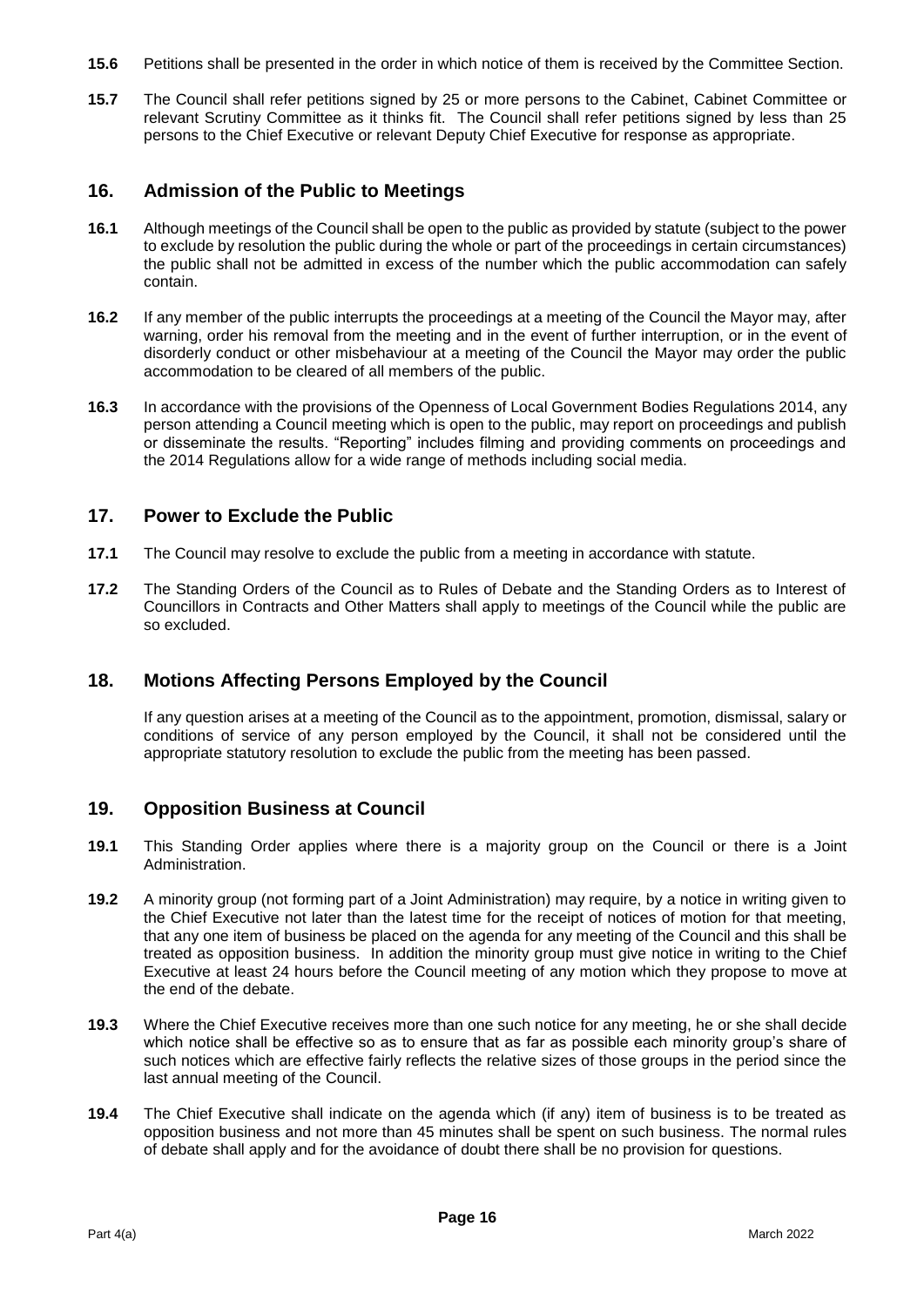**19.5** Opposition business cannot relate to a matter which is currently the subject of a formal public consultation process being undertaken by the Council.

### **20. Interest of Councillors in Contracts and Other Matters**

- **(a)** A Councillor with a Disclosable Pecuniary Interest, other pecuniary interest or non-pecuniary interest (as defined in the Member's Code of Conduct in **Part 5(a)**) in a matter who attends a meeting of the Authority at which the matter is considered, must disclose the existence and nature of the interest at the commencement of the meeting, or as soon as the interest becomes apparent.
- **(b)** If the interest is a Disclosable Pecuniary Interest or other pecuniary interest then the Councillor must withdraw from the room where the meeting is being held whenever it becomes apparent that the matter is being considered, unless he or she has obtained a dispensation.
- **(c)** If the interest is a non-pecuniary interest, then the Councillor must withdraw from the room where the meeting is being held if that interest is one which a member of the public with knowledge of the relevant facts would reasonably regard as so significant that it is likely to prejudice the Councillor's judgement of the public interest or may give rise to a perception of conflict of interest or bias.

### **21. Interest of Officers in Contracts**

The Council's Strategic Director (Transformation) shall keep a central electronic register of all declarations of interest by employees pursuant to the Employee Code of Conduct in **Part 5(c)** and the Declarations of Interest Policy and this will include any disclosure by officers of interests in contracts under S.117 of the Local Government Act 1972. The central electronic register will be open to public inspection in respect of the entries of the Chief Officers.

### **22. Canvassing of Councillors and Officers and Recommendations by Councillors**

- **22.1** Canvassing of any Councillor or Officer of the Council directly or indirectly for any appointment under the Council shall disqualify the candidate for such appointment. The purport of this paragraph of the Standing Orders shall be included in every form of application.
- **22.2** A Councillor shall not solicit for any person any appointment under the Council or recommend any person for such appointment or for promotion but this paragraph of this Standing Order shall not preclude a Councillor from giving a written testimonial of a candidate's ability, experience or character, for submission to the Council with an application for appointment.

### **23. Relatives of Councillors or Officers**

See the Officer Employment Procedure Rules, in **Part 4(h)** of the Constitution.

### **24. Filling of Vacant Offices and Disciplinary Action**

See the Officer Employment Procedure Rules, in **Part 4(h)** of the Constitution.

### **25. Common Seal**

The Common Seal of the Council shall be kept in a safe place in the custody of the Chief Executive.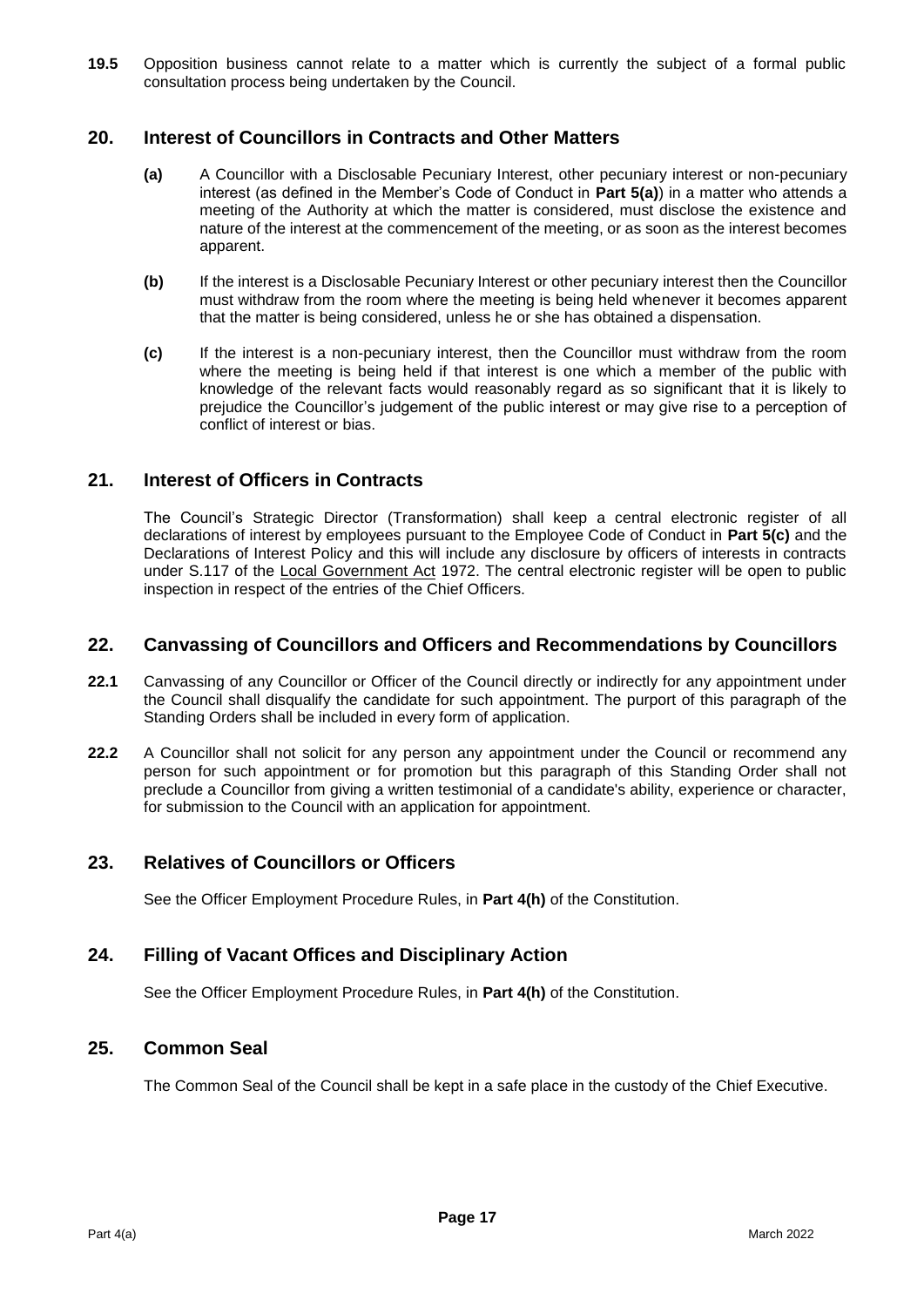### **26. Sealing of Documents**

- **26.1** The Common Seal of the Council shall not be affixed to any document unless the sealing is required to implement any decision of the Council, the Cabinet, a Committee or an Officer exercising delegated powers.
- **26.2** The Common Seal shall be attested by the Chief Executive, Deputy Chief Executive, Executive Director for Strategy Change & Governance, Director of Legal Services, Assistant Director of Legal Services, or Head of Democratic Services and an entry of every sealing of a document shall be made and consecutively numbered in a book to be provided for the purpose and shall be signed by the person who shall have attested the seal,

provided that:

- **(i)** for the purpose of signing of urgent stock transfers, in the absence of the above, the Executive Director (Finance & Resources) be authorised to sign in his own name; and
- **(ii)** that for the purpose of issuing stock certificates, the Common Seal may be imprinted thereon when such certificates are printed and may be attested by Chief Executive or Executive Director (Finance & Resources) alone and in that event the requirement that any entry of every sealing of such certificates shall be made in the said book shall not apply.

### **27. Signing of Documents**

- **27.1** Where any document will be a necessary step in legal proceedings or any transaction on behalf of the Council it shall, unless any enactment requires or authorises, or the Council shall have given the necessary authority to some other person for the purpose of such proceedings or transaction, be signed by the Chief Executive, Deputy Chief Executive, Executive Director for Strategy Change & Governance, Director of Legal Services, Assistant Director of Legal Services, or Head of Democratic Services.
- **27.2** In addition the Executive Director (Finance & Resources) shall have authority to sign any document relating to a financial transaction on behalf of the Council subject to the same proviso as contained in Standing Order 27.1.

### **28. Inspection of Documents**

- **28.1** A Councillor may for the purpose of his duty as such Councillor, but not otherwise, inspect any document which has been considered by:
	- **(a)** the Council;
	- **(b)** any Committee, or
	- **(c)** an Officer acting under delegated powers and if copies are available shall on request be supplied for the like purposes with a copy of such document. Provided that a Councillor shall not knowingly inspect and shall not call for a copy of any document relating to a matter in which he is professionally interested or in which he has a Disclosable Pecuniary Interest, other Pecuniary Interest or Non-Pecuniary Interest as defined in the Member's Code of Conduct in **Part 5(a)** and that this Standing Order shall not preclude the Chief Executive from declining to allow inspection of any document which is or in the event of legal proceedings would be protected by privilege arising from the relationship of solicitor and client or which by reason of the confidential nature of the document he or she is of the opinion should not be divulged.
- **28.2** All Minutes and any document kept by an Officer as a record of the exercise of delegated powers noted in the Minutes in accordance with Standing Order 46 shall be open for the inspection of any Councillor during office hours.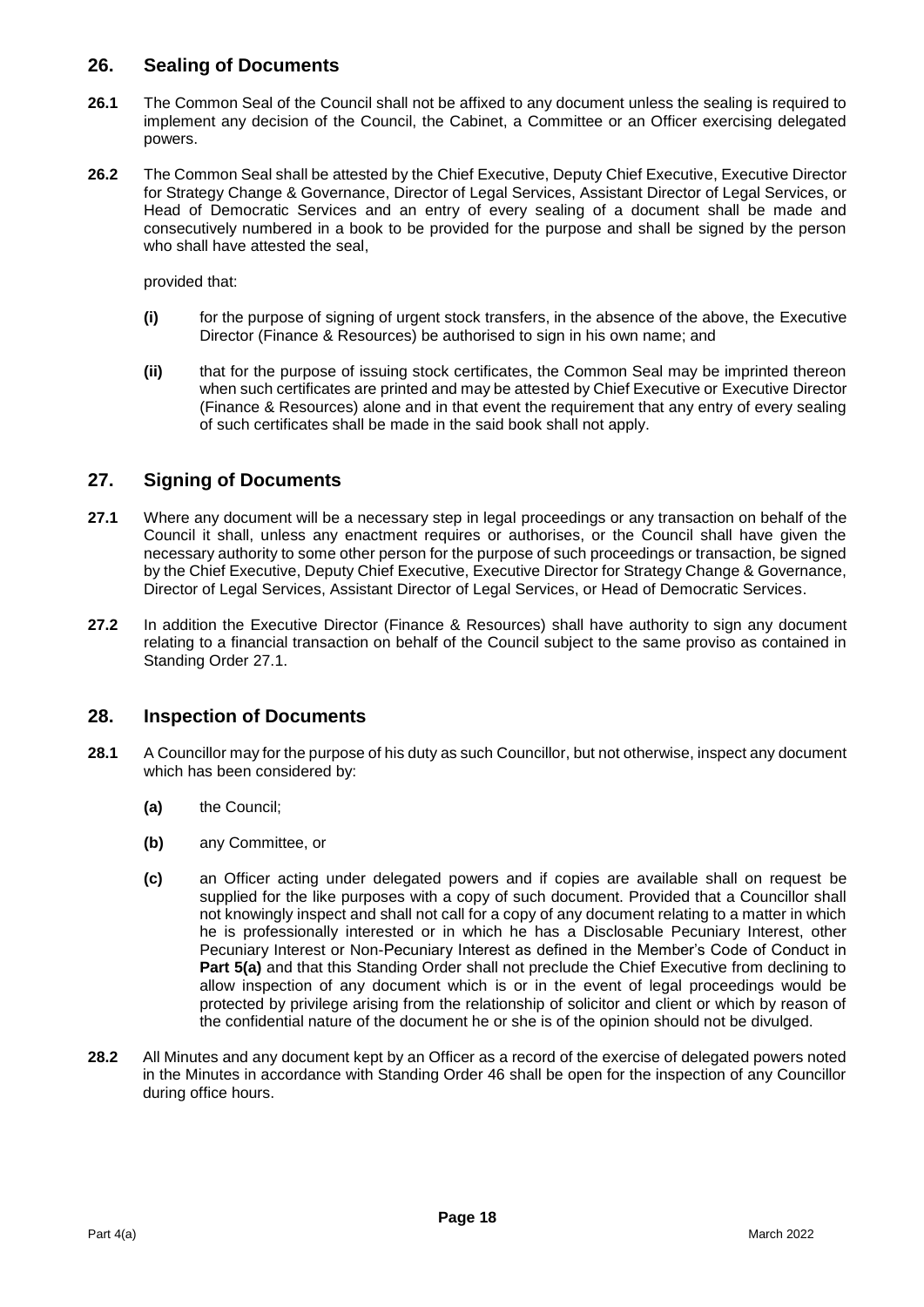### **29. Inspection of Lands and Premises**

Unless specifically authorised to do so by the Council or a Committee, a Councillor shall not claim by virtue of his membership of the Council any right to inspect or to enter upon any lands or premises which the Council have the power or duty to inspect or enter.

### **30. Authorisation of Work**

A Councillor shall not issue any order with respect to any work which is being carried out by or on behalf of the Council.

### **31. Substitute Councillors**

- **31.1** Each political group may nominate any number of its members to be appointed by the Council to act as Substitute Councillors on each Committee in the circumstances set out below.
- **31.2** A member of a Committee shall, if he / she wishes a Substitute Councillor to attend a meeting of that Committee in his / her place, give the Chief Executive written notice by sending an e-mail to [committeesection@southend.gov.uk](mailto:committeesection@southend.gov.uk) no later than 3 hours before the time fixed for the meeting that he / she is unable to attend and that the Substitute Councillor named in the substitution notice will attend in his / her place, save that if the absence is Covid related and evidence to that effect is provided in writing, then notice can be given up to the commencement of the meeting.

If a Councillor is indisposed, then he or she may give written notice to the Chief Executive that for a specified period of time his or her Group Leader will deal with the appointment of Substitute Councillors on his / her behalf. In such circumstances the specified Group Leader shall be able to serve substitution notices on behalf of the Councillor concerned in accordance with the general rule stated above.

- **31.3** The effect of such substitution shall be that the Councillor giving the notice shall cease to be a member of that Committee for the duration of that meeting and for the duration of any adjournment of it, and that the Substitute Councillor shall be a full member of the Committee for the same period. If a Councillor for whom a substitute has been notified in accordance with sub-paragraph (2) above and not revoked subsequently attends any part of the relevant meeting he / she shall do so as an observer only, but may be permitted to speak in accordance with Standing Order 37(2).
- **31.4** A substitution notice given in respect of any meeting may be revoked by notice in writing given to the Chief Executive by the Councillor who gave the original notice at any time up to the time for receipt of a substitution notice as prescribed in sub-paragraph (2) above.
- **31.5** The Chief Executive shall give notice of Committee meetings in the usual way to all members of the Committee and to all Substitute Councillors.
- **31.6** These arrangements shall apply in the same way in respect of Sub-Committees, Working Parties, Forums, Panels, and other bodies but not the Cabinet or Cabinet Committee which are regulated by 31.7..
- **31.7** The Leader shall appoint a substitute for each of the Cabinet Members in order to cover his / her portfolio in the event he or she is absent or disqualified for whatever reason. All the substitutes shall be drawn from amongst the other Cabinet Members. The same arrangements will apply to Cabinet Members in the Cabinet Committee.

### **32. Decision Making by Cabinet Committees and Other Bodies**

The arrangements for the discharge of the Council's functions by Cabinet, Committees and other bodies shall be as set out in the Constitution.

### **33. Appointments at Special Council Following Annual Council**

The Council at a Special Meeting (to be held as soon as possible after its Annual Meeting) shall;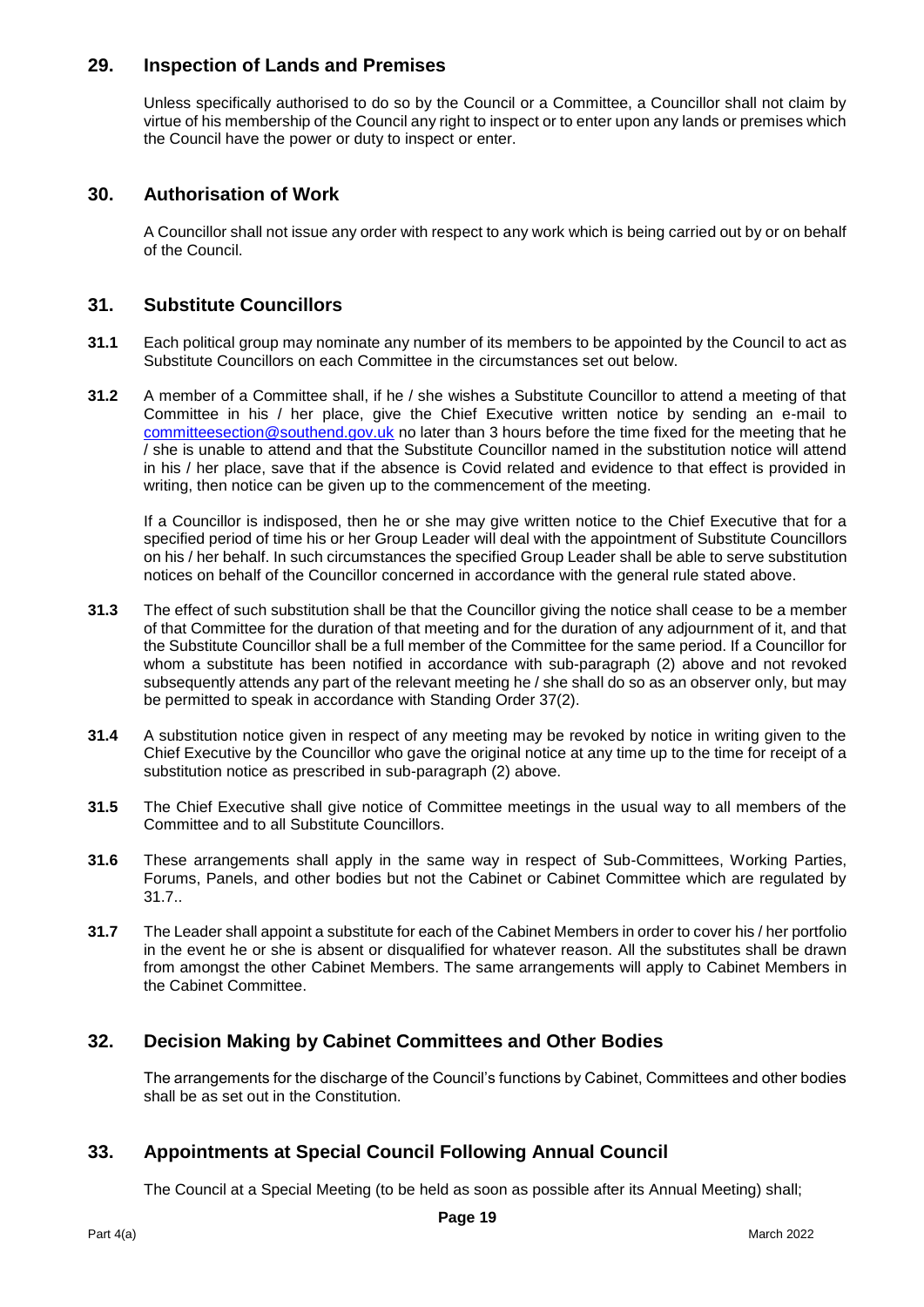**(a)** resolve which Committees and Sub-Committees shall be established, determine the terms of reference of each body and the number of members (voting and non-voting) that each consists of; and make appointments to those bodies for the Municipal Year and the appointment of substitutes.

#### **Note:**

- **(i)** The Council may at any time amend decisions taken or appointments made under this provision (including dissolving or altering the membership of a Committee or Sub-Committee) provided that due notice has been given on the agenda and in accordance with the Local Authorities (Committees & Political Groups) Regulations 1990.
- **(ii)** Apart from Licensing Sub-Committees and a Sub-Committee of the Standards Committee it is not intended that there be any Sub-Committees established by the Council, but the Council reserves the right so to do. No Committee shall establish a Sub-Committee.
- **(b)** resolve which Working Parties, Forums, Panels and other bodies shall be established, determine the terms of reference of each body and the number of members (voting and nonvoting) that each consists of, and make appointments to the said bodies for the Municipal Year and the appointment of substitutes (with the exception of Scrutiny Working Parties / Panels where these matters are dealt with by the relevant Scrutiny Committee).
- **(c)** appoint the Chair and Vice Chair of all Committees, Sub-Committees, Working Parties, Forums, Panels and other bodies for the Municipal Year (with the exception of Scrutiny Working Parties / Panels where these matters are dealt with by the relevant Scrutiny Committee and Cabinet Working Parties where Standing Order 36.4 applies).

#### **Note:**

- **(i)** Every Chair and Vice Chair shall be an elected Councillor.
- **(ii)** In the event of the death or resignation of a Chair or any other disabling event, the Council shall appoint a new Chair for the remainder of the Municipal Year at its next meeting.
- **(iii)** In the absence of the Chair at a meeting of a Committee, the Vice Chair shall act and have a second or casting vote. In the absence of both, a Chair may be appointed by the Councillors present to act at that meeting and he or she shall have a second or casting vote.
- **(d)** make appointments to Outside Bodies unless the appointment is an executive function or has been delegated by the Council.
- **(a)** agree a timetable of meetings for all Committees etc. for the Municipal Year.

### **34. Meetings of the Cabinet**

- **34.1** In respect of any meeting of the Cabinet:
	- **(a)** The meeting shall be summoned by the Chief Executive.
	- **(b)** The Chief Executive shall be represented at the meeting and shall be responsible for the preparation of the digest of Cabinet proposals and the subsequent Cabinet minutes in accordance with the arrangements set out in the Constitution (see paragraph 15 of the Scrutiny Procedure Rules in **Part 4(e)**).
	- **(c)** Every agenda shall be approved by the Chief Executive and shall where applicable be set out in two parts;

Part 1 – Those items to be discussed in public, and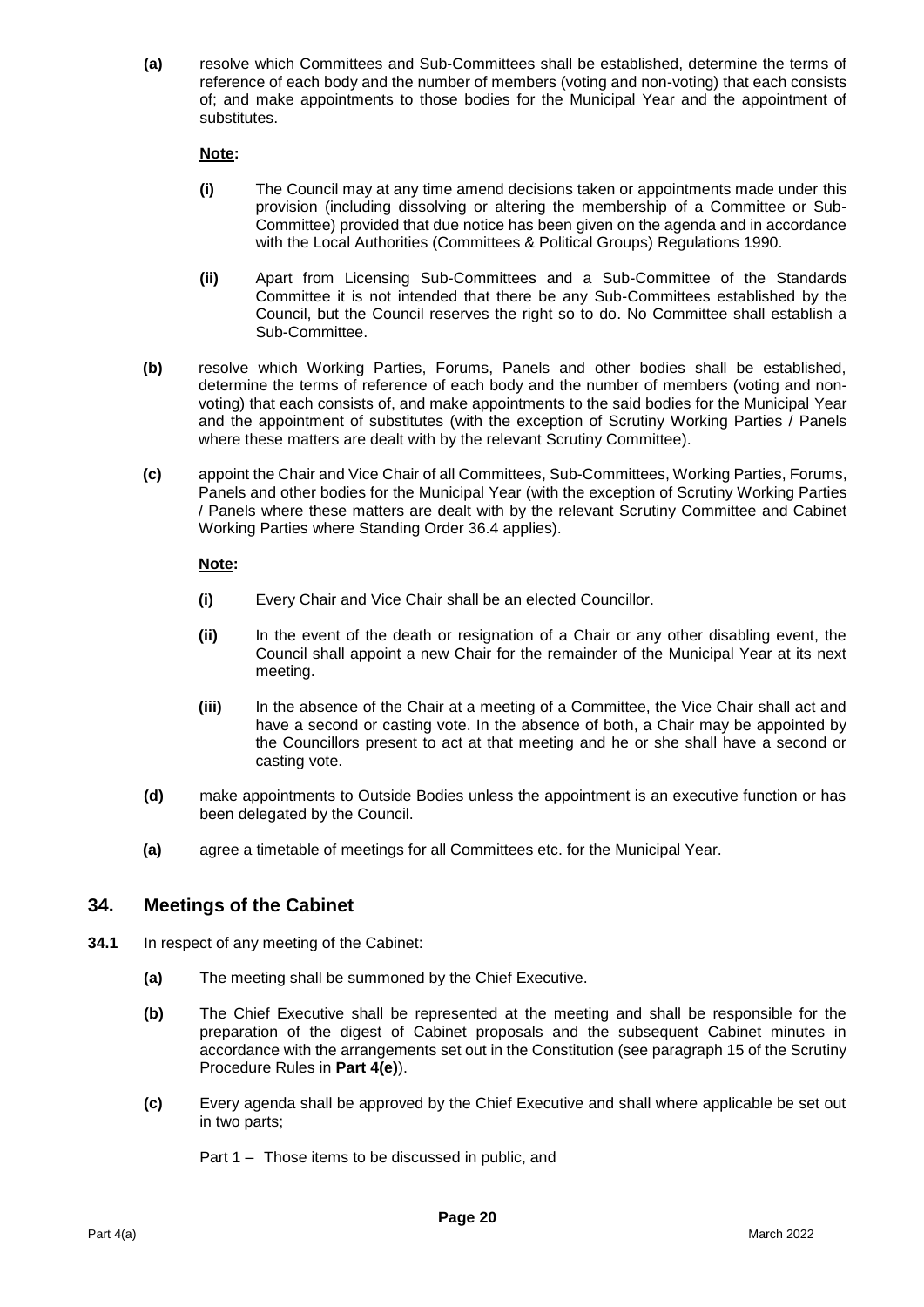Part 2 – Those items in respect of which, in the opinion of the Chief Executive, the meeting is not likely to be open to the public.

**34.2** In this Standing Order 34 any reference to the Chief Executive shall include a reference to any officer nominated in writing to the leaders of the political groups by the Chief Executive to act in his / her absence.

### **35. Meetings of Committees and Working Parties, etc**

- **35.1** In respect of any meeting of the Council, a Committee, Working Party, Forum, Panel or other body:
	- **(a)** The meeting shall be summoned by the Chief Executive.
	- **(b)** The Chief Executive shall be represented at the meeting and shall be responsible for the preparation of the Minutes of the meeting.
	- **(c)** Every agenda shall be approved by the Chief Executive and shall (where applicable) be set out in two parts:

Part I – Those items to be discussed in public, and

- Part II Those items in respect of which, in the opinion of the Chief Executive, the meeting is likely not to be open to the public.
- **(d)** Subject to (c) above, every Councillor shall be entitled to require an item of business to be placed on the agenda of any meeting of a Committee, Sub-Committee or Working Party, provided:
	- It is relevant to the business of that Committee, Sub-Committee or Working Party;
	- **The Councillor has been unable to resolve the matter through normal channels; and**
	- Written notice is given to the Chief Executive at least nine clear days (of which Sunday may be one) before the meeting.

On receipt of such a valid notice the Chief Executive will ensure that the item is included on the next available agenda, but no report shall be prepared unless, exceptionally, the Chief Executive deems this appropriate.

- **35.2** The Chief Executive may summon a special meeting of a Committee at any time or on the requisition in writing of the Chair or of a quarter of the members of the Committee. The summons shall set out the business to be considered at the special meeting and no other business than that set out shall be considered at that meeting.
- **35.3** The Chief Executive with the agreement of the Chair (or in his absence the Vice-Chair) of any Committee may:
	- **(a)** alter the date or time of any Ordinary or Extraordinary Meeting of a Committee; or
	- **(b)** cancel an Extraordinary Meeting of a Committee if, after consulting the Chair or, in his absence the Vice-Chair, both of them are agreed that the reason for convening the Extraordinary Meeting no longer exists or has been overtaken by events;

provided that the date and time of an Extraordinary Meeting of a Committee convened on a requisition by the Chair or of a quarter of the members of the Committee shall not be changed nor shall such a meeting be cancelled otherwise than in addition to the consultation referred to above at the written request of the Chair or of all of the Councillors requisitioning the meeting as the case may be.

**35.4** In this Standing Order any reference to the Chief Executive shall include a reference to any officer nominated in writing to the leaders of the political groups by the Chief Executive to act in his/her absence.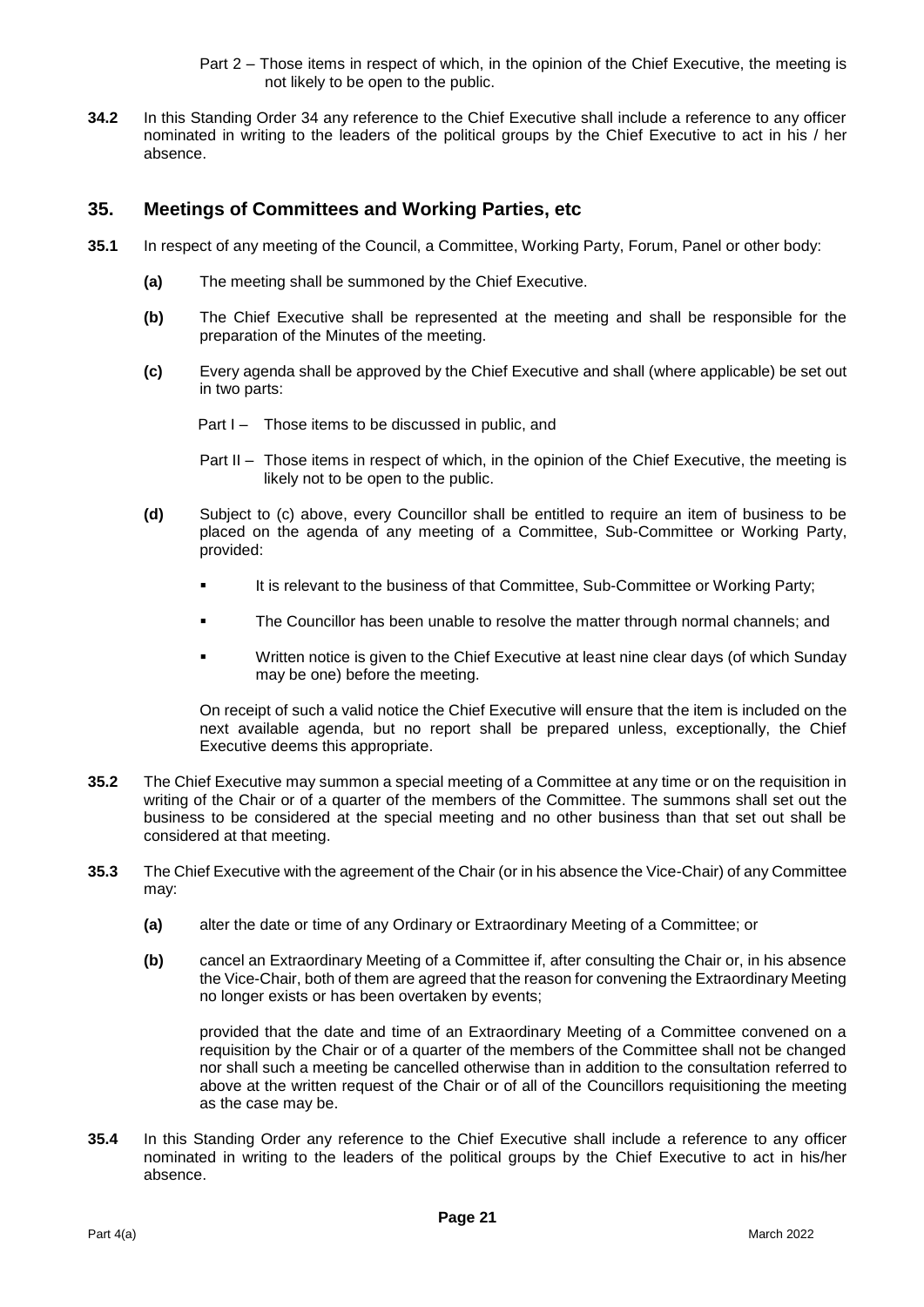### **36. Working Parties**

- **36.1** There shall be 2 types of working party:
	- Those that report exclusively to the Executive ("Cabinet Working Parties")
	- Those that report to the Council ("Council Working Parties")

#### **Cabinet Working Parties**

- **36.2** A Cabinet Working Party may comprise any Councillor apart from the Mayor and Deputy Mayor.
- **36.3** Each Cabinet Working Party shall be appointed by the Council and shall include at least 3 Councillors. They may also include Officers and Co-opted Members in appropriate cases.
- **36.4** Each Cabinet Working Party shall be chaired by the Leader or such other Cabinet Member as the Leader shall appoint. A Vice-Chair will be elected at the first meeting in each municipal year.
- **36.5** Cabinet Working Parties shall report directly and exclusively to the Cabinet and shall act in an advisory capacity only.

#### **Council Working Parties**

- **36.6** Each Council Working Party shall include at least 3 Councillors. They may also include Officers and Coopted Members in appropriate cases.
- **36.7** With the exception of Scrutiny Working Parties / Panels which will be drawn from the membership of the parent Committee (and report to that parent Committee):
	- Each Council Working Party shall be appointed by the Council.
	- The Council will appoint the Chair and Vice-Chair of all Council Working Parties.
	- A Council Working Party may comprise any Councillors, (except that a Cabinet Member shall not be a member of a Working Party which reports to or through a Scrutiny Committee) together with Co-opted Members and Officers.
	- Council Working Parties shall report to the Council, either directly or through a Committee.

### **37. Attendance at Cabinet, Committee & Working Party Meetings by Councillors of the Council**

#### **Cabinet**

- **37.1** A Councillor may attend a meeting of the Cabinet, but will only be entitled to speak on an item if he / she:
	- **(a)** is a Cabinet Member; or
	- **(b)** has been permitted by the Cabinet to speak.

And for the avoidance of doubt only a Cabinet Member is permitted to vote on any item.

#### **Committees and Sub-Committees**

- **37.2** Subject to the interest rules in the Code of Conduct **(Part 5(a))** and the provisos set out in (a) and (b) below, a Councillor may attend a meeting of any Committee or Sub-Committee, but will only be entitled to speak on an item if he / she:
	- **(a)** is a member of the Committee or Sub-Committee (or duly appointed substitute); or
	- **(b)** has been permitted by the Committee or Sub-Committee to speak; or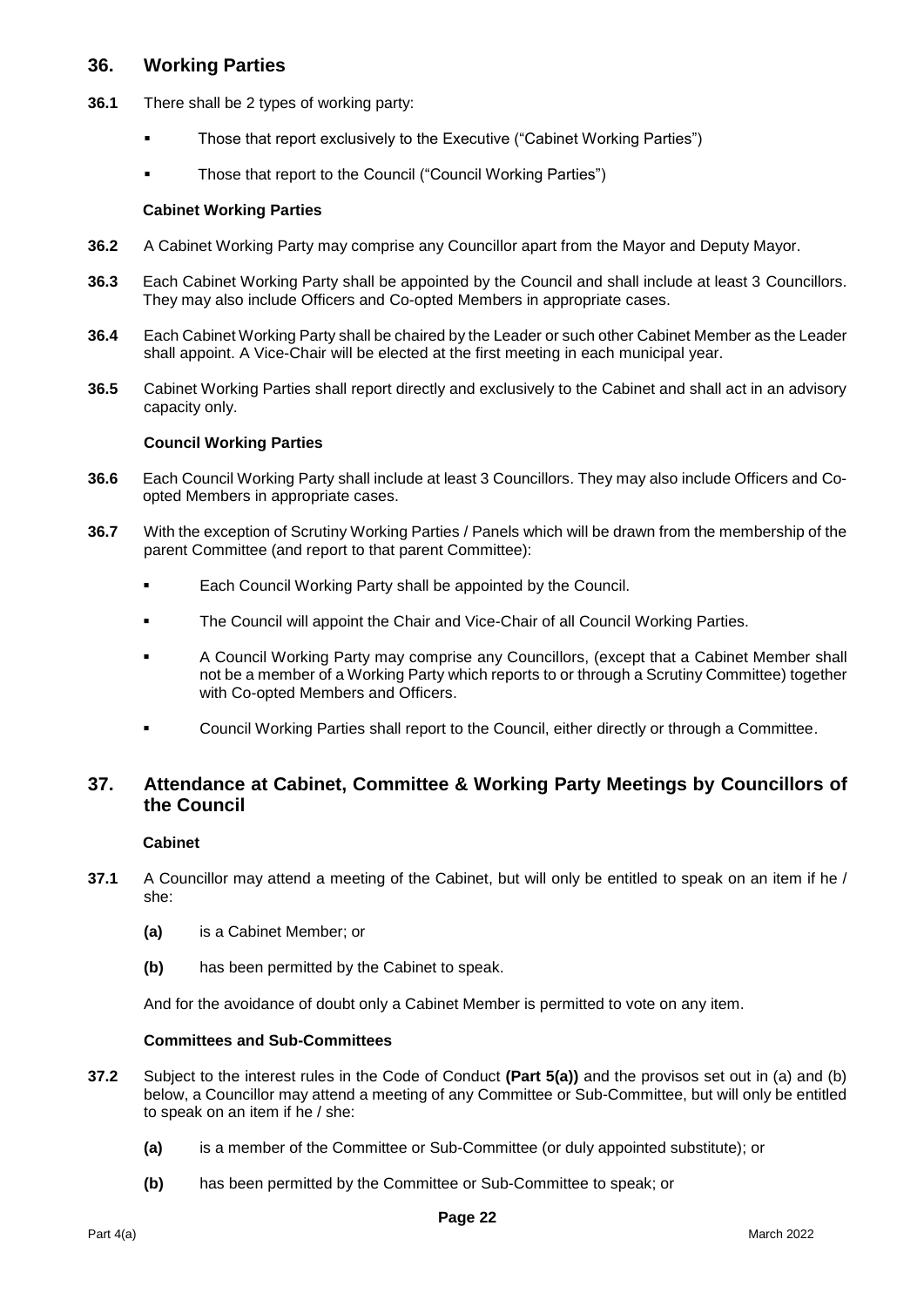- **(c)** has placed the item on the agenda under Standing Order 35.1(d) (but calling in an item is not sufficient); or
- **(d)** is the proposer or seconder of a Notice of Motion which has been referred to a Scrutiny Committee under Standing Order 8.4.

And for the avoidance of doubt, only a member of the relevant Committee or Sub-Committee is permitted to vote on any item.

#### **Provisos**

- **(a)** A Councillor may not attend a meeting of a Committee / Sub-Committee meeting in private, to deal with employment issues and appeals, education appeals and housing allocation policy appeals unless he / she is a member of that Committee / Sub-Committee, a duly appointed substitute for that meeting or has a legal right to attend.
- **(c)** A Councillor who attends a Committee or Sub-Committee, of which he or she is neither a member nor a duly appointed substitute, should sit apart from Committee / Sub-Committee members and shall only be entitled to speak for a maximum of 5 minutes on any item.

#### **Working Parties, Panels & Forums Meeting in Public**

- **37.3** Subject to the interest rules in the Code of Conduct **(Part 5(a))** and the proviso set out below, a Councillor may attend a meeting of any Working Party / Panel / Forum meeting in public, but will only be entitled to speak on an item if he / she:
	- **(a)** is a member of the Working Party / Panel / Forum (or duly appointed substitute); or
	- **(b)** has been permitted by the Working Party / Panel / Forum to speak; or
	- **(c)** has placed the item on the agenda under Standing Order 35.1(d)

And for the avoidance of doubt, only a member of the relevant Working Party / Panel / Forum is permitted to vote on any item.

#### **Proviso**

A Councillor who attends a Working Party / Panel / Forum, of which he or she is neither a member nor a duly appointed substitute, should sit apart from Working Party / Panel / Forum members and shall only be entitled to speak for a maximum of 5 minutes on any item.

#### **Working Parties, Panels & Forums Meeting in Private**

- **37.4** Subject to the interest rules in the Code of Conduct **(Part 5(a))** and the proviso set out below, a Councillor may attend a meeting of a Working Party / Panel / Forum meeting in private but only if he / she:
	- **(a)** is a member of the Working Party / Panel / Forum; or
	- **(b)** has been permitted by the Working Party / Panel / Forum to attend (and the right to speak is also at the body's discretion); or
	- **(c)** has placed an item on the agenda under Standing Order 35.1(d), in which case the Councillor can be present for that item and shall have the right to speak; or
	- **(d)** can demonstrate a 'need to know' in respect of an item, in which case the Councillor can be present for that item, but has no right to speak.

And for the avoidance of doubt, only a member of a Working Party / Panel / Forum is permitted to vote on any item.

#### **Proviso**

A Councillor who attends a Working Party / Panel / Forum, of which he or she is neither a member nor a duly appointed substitute, should sit apart from Working Party / Panel / Forum members and shall only be entitled to speak for a maximum of 5 minutes on any item.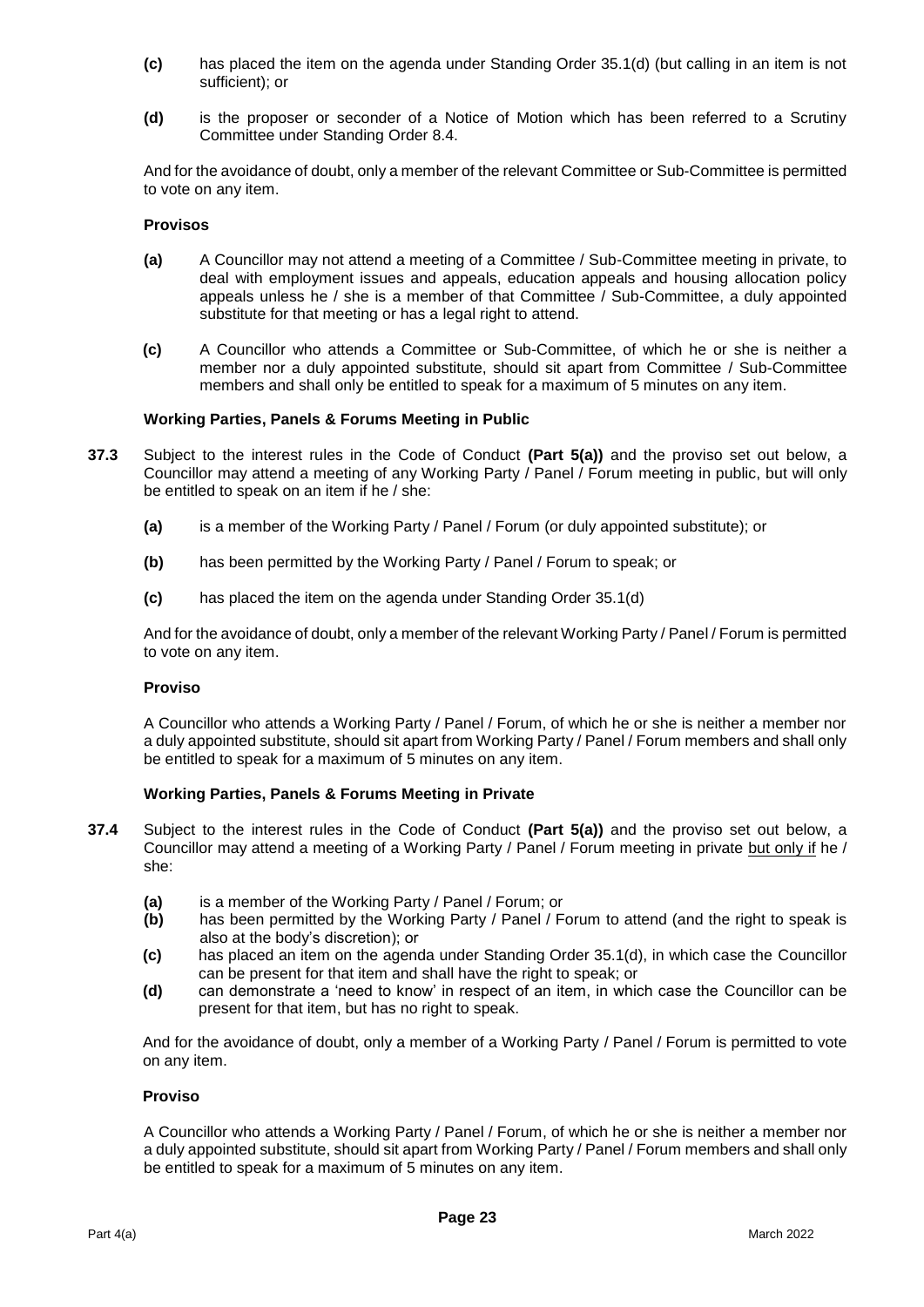#### **The Mayor**

**37.5** The Mayor shall be entitled to attend any Committee or Sub-Committee (subject to the provisos in 37.2 above) and shall be entitled to speak but not vote.

### **38. Quorum at Committees, Working Parties, etc.**

- **38.1** Except where authorised by statute or ordered by the Council, business shall not be transacted at a meeting of any Committee unless at least one quarter of the total number of Councillors of the Committee are present, subject to not less than 3 Councillors being present in any case.
- **38.2** The Quorum in respect of the Cabinet, Working Parties, Forums, Panels and other bodies shall be as set out in the Constitution and Terms of Reference of Cabinet, Committees etc. (**Part 3 – Schedule 2**).

#### **39. Reference Up of Decisions**

- **39.1** This Standing Order applies where arrangements have been made for the discharge of a function of the authority by a Committee and the operation of such arrangements is now referred to as "the use of delegated powers". For the avoidance of doubt the procedure in this Standing Order applies to the Scrutiny Committees when considering called-in matters.
- **39.2** Where a Committee has made a decision by the use of delegated powers and not fewer than the number of voting members as represents the smallest political group on the relevant Committee, immediately after the question has been put to the vote, ask that the provisions of this Standing Order should be applied, the decision shall be of no effect, but shall be treated as a recommendation to the Council provided that all those Councillors asking for reference up must be members of the Committee.
- **39.3** This Standing Order shall not apply to any decision:
	- **(a)** of the Development Control Committee; or<br>**(b)** of a committee which has, under an oblig
	- **(b)** of a committee which has, under an obligation arising from the nature of the business to be transacted, heard representations from persons other than Councillors and those appointed by the authority to discharge a function in connection with the Committee; or
	- **(c)** which concerns the appointment, discipline or dismissal of a member of the authority's staff.
- **39.4** The reference up provisions in 39.1, 39.2 and 39.3 are in addition to the various requirements under Standing Orders and the law for certain matters to be referred to the Council for decision.

### **40. Voting in Cabinet, Committees, Working Parties, Forums, Panels and Other Bodies**

- **40.1** All questions in Cabinet, Committee, Working Party, Forums, Panels and other bodies shall be determined by a show of hands by a majority of the members of the Cabinet, Committee, Working Party, Forum, Panel or Body present and voting but on the request of any member, supported in the case of a Cabinet or Committee by three other members and in the case of a Working Party, Forum, Panel or body by one other member who signify their support before the vote is taken, the voting on such question shall be by word of mouth and shall be recorded so as to show how each member present and voting gave his vote or abstained from voting.
- **40.2** Where immediately after a vote is taken by a show of hands, if any member so requires there shall be recorded in the Minutes of the proceedings of that meeting how that member gave his vote or whether he abstained from voting.

### **41. Proceedings to be Confidential**

**41.1** All agendas, reports and other documents and all proceedings of the Cabinet, Committees, Working Parties, Forums, Panels and other bodies shall be treated as confidential unless and until they become public in the ordinary course of the Council's business, or are authorised to be communicated to and are available for publication by the press or other news media in accordance with the Council's policy.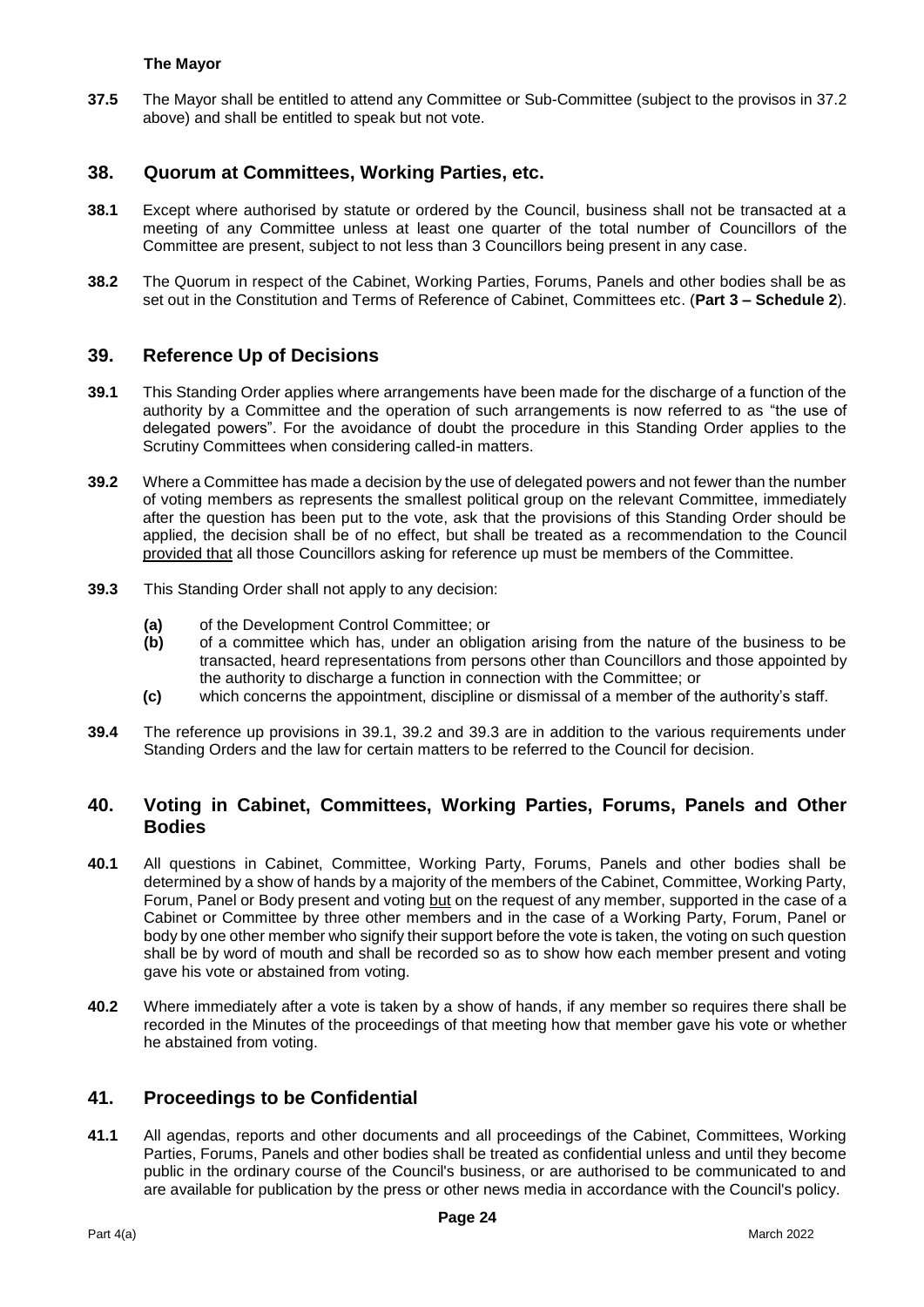- **41.2** No Councillor or employee of the Council shall disclose any other matter which is of a confidential character in the affairs of the Council unless expressly authorised so to do by the Council, the Cabinet, a Committee, Working Party, Forum, Panel or other body as the case may be.
- **41.3** Nothing in this Standing Order shall preclude an employee of the Council while carrying out the instructions of a Committee from obtaining information or undertaking negotiations or discussions.

### **42. Standing Orders to be given to Councillors**

A copy of these Standing Orders shall be provided to each Councillor by the Chief Executive, upon delivery to him / her of the Councillors' declaration of acceptance of office.

#### **43. Standing Orders to apply to Cabinet, Committees, etc**

The following Standing Orders of the Council shall also apply to Cabinet, Committees, etc. as indicated.

- 6B. Question Time (Scrutiny Committees and Health & Wellbeing Board only).
- 6C. Public Participation in respect of planning applications (Development Control Committee only).
- 10. Rules of Debate except those parts which relate to standing (10.3), length of speeches (10.4(b)), speaking more than once (10.5) and proceeding beyond 10pm (10.8(k)) (Cabinet & Committees).
- 11. Disorderly conduct (Cabinet and Committees).
- 13. Voting on appointments (Cabinet and Committees).
- 16. Admission of the public to meetings (Cabinet and Committees).
- 17. Power to exclude the public (Cabinet and Committees).
- 18. Motions affecting persons employed by the Council (Cabinet and Committees).
- 20. Interest of Councillors in contracts and other matters (Cabinet, Committees, Working Parties, etc).
- 31. Substitute Councillors (Cabinet, Committees and Working Parties, etc).
- 32. Decision making by Cabinet, Committees and other bodies (Cabinet and Committees).
- 34. Meetings of the Cabinet (Cabinet only).
- 35. Meetings of Committees and Working Parties etc. (Committees, Working Parties etc).
- 37. Attendance at Cabinet, Committees and Working Parties by Councillors (Cabinet, Committees and Working Parties).
- 38. Quorum at Committees, Working Parties etc. (Cabinet, Committees, Working Parties, etc).
- 39 Reference Up of Decisions (Committees only although 39.4 applies to the Cabinet).
- 40. Voting in Cabinet, Committees, Working Parties, Forums, Panels and other bodies (Cabinet, Committees, Working Parties, etc).
- 41. Proceedings to be confidential (Cabinet, Committees, Working Parties, etc).

Contract Procedure Rules (Cabinet, Committees, Working Parties, etc).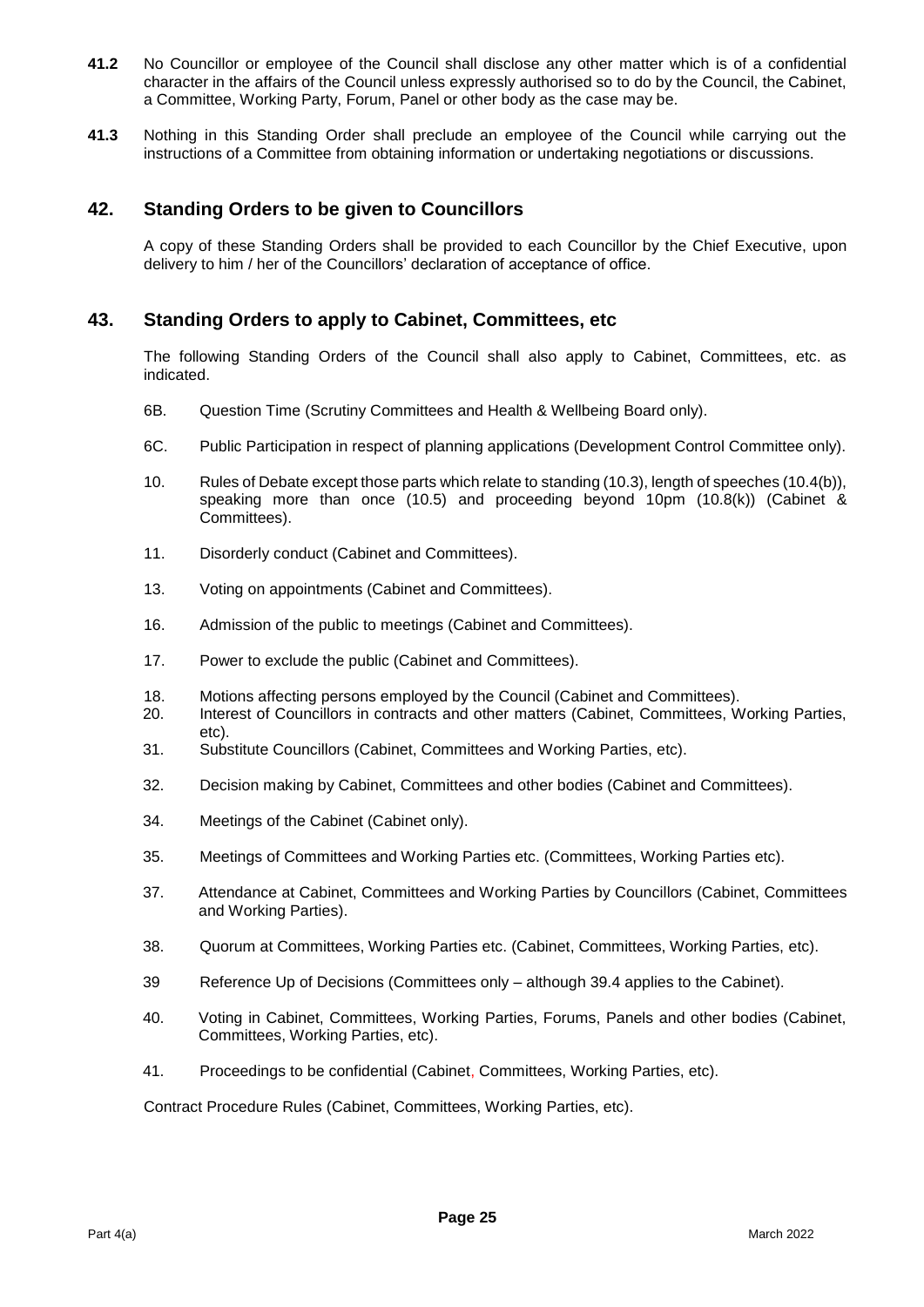### **44. Limitation of Business at Cabinet, Committees and Sub-Committees**

- **44.1** Any matter raised by a Councillor or an Officer which is not specified in the Agenda for the meeting, may not be dealt with unless the Chair considers that it should be dealt with as a matter of urgency and states the reasons for that decision.
- **44.2** Upon the hour of **10.00pm** having been reached, unless the Committee shall decide by a simple majority to proceed with the consideration of the business remaining on the Agenda, the meeting shall deal with the matter under discussion and dispose of any item which the Chair shall decide to be urgent. The remaining non-urgent items shall stand adjourned to the next ordinary meeting of the Committee or to a further meeting to be held on such day and at such time as the Committee shall determine.

### **45. Public Notices and Advertisements**

All public notices and advertisements issued by the Council or any Committee thereof shall be published as appropriate in the name of (a) the Mayor or (b) the Chief Executive.

### **46. Urgent Action by Officers<sup>1</sup>**

- **46.1** Subject to the provisions of:
	- **(a)** these Standing Orders and the Financial Procedure Rules in **Part 4(f)**;
	- **(b)** the Constitution and Terms of Reference of Cabinet, Committees etc, in **Part 3 Schedule 2**; and
	- **(c)** any statutory provision reserving a decision on any matter to the Council, Cabinet or a **Committee**

the Chief Executive, the two Deputy Chief Executives the three Strategic Directors and all Directors shall be empowered on behalf of and in the name of the Council to deal with matters of urgency or routine business normally requiring a Cabinet or Committee decision which may arise between the meetings of Cabinet / Committees or during such times as the Cabinet or Committee is in recess; provided that:

- **(i)** there is no conflict with the Council's Policy Framework or Budget (unless the relevant urgency procedures in the Budget and Policy Framework Rules in **Part 4(c)** are followed);
- **(ii)** no key decision is involved or if it is a key decision, the matter is contained in the Forward Plan (or the general exception or special urgency provisions in the Access to Information Procedure Rules in **Part 4(b)** are satisfied); and
- **(iii)** in the case of matters falling within the terms of reference of a Committee the officer shall first consult with the Chair or in his / her absence the Vice Chair; and a report of the matter so dealt with shall be made to the next ordinary meeting of the Committee; or

in the case of all other matters the Officer shall first consult with the Cabinet Member(s) holding the portfolio(s) relevant to the subject matter or in his / her absence the duly appointed substitute; and a report of the matter so dealt with shall be made to the next ordinary meeting of the Cabinet.

**46.2** The consultation referred to in paragraph (1) of this Standing Order should be in writing and record the reasons for each decision, any alternative options, a record of any conflict of interest by the officer or Councillor and a note of any dispensation granted in respect of such interest. Where this is not practicable then a written record of the consultation must be given to the Chair or Cabinet Member(s) as soon as possible after the consultation.

-

<sup>&</sup>lt;sup>1</sup> S.O.46 permits urgent action by specified Officers in relation to matters within the Terms of Reference of the Cabinet or Committees and which will normally be taken by the Cabinet or Committee as the case may be. In contrast the provision in paragraph 1.1 of the Executive Procedure Rules in Part 4 is designed to cover the situation where for whatever reason an executive function has been omitted from the Scheme of Delegation to Officers in **Part 3, Schedule 3**.